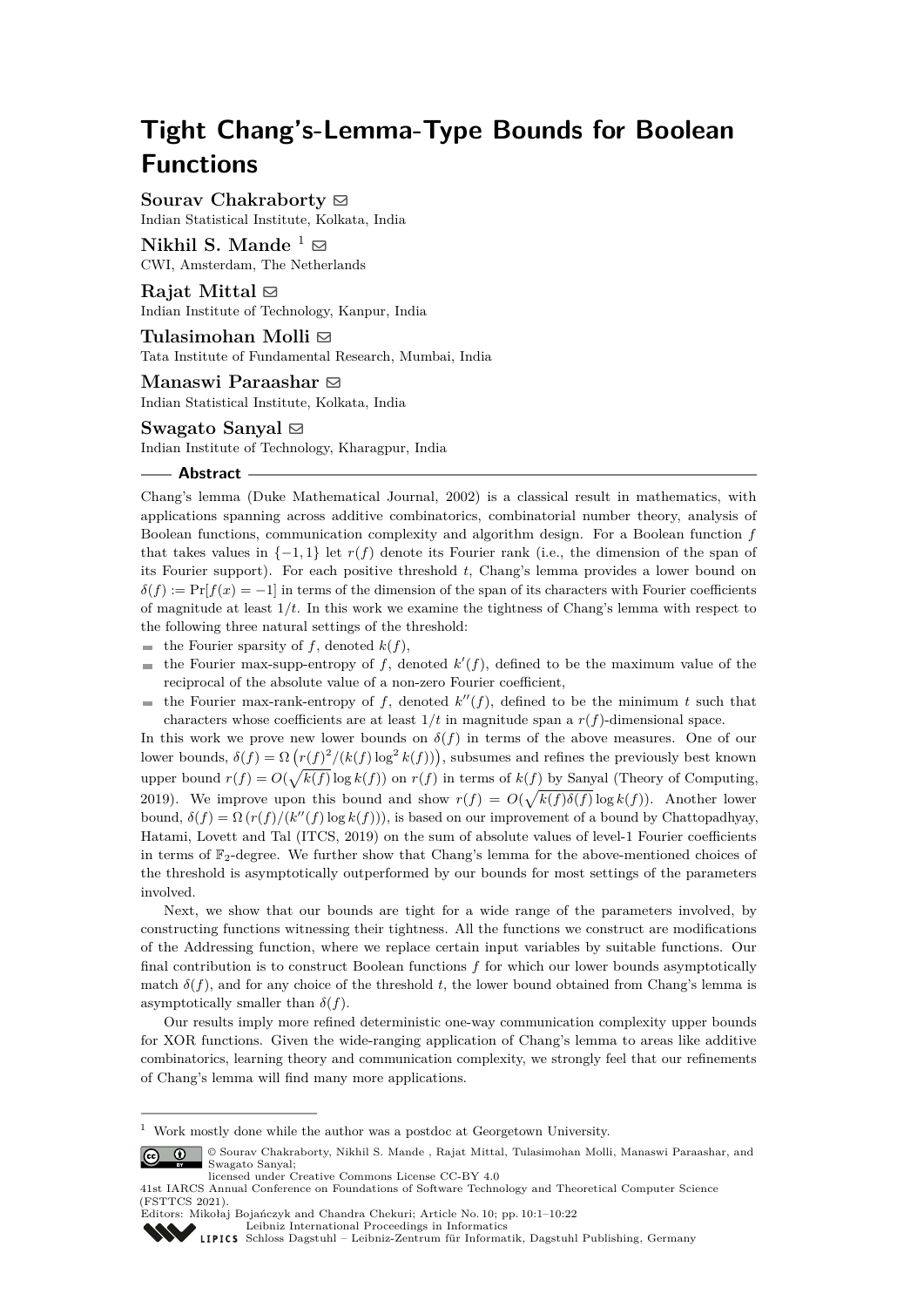#### **10:2 Tight Chang's-Lemma-Type Bounds for Boolean Functions**

**2012 ACM Subject Classification** Theory of computation → Oracles and decision trees; Theory of  $computation \rightarrow Communication complexity$ 

**Keywords and phrases** Analysis of Boolean functions, Chang's lemma, Parity decision trees, Fourier dimension

**Digital Object Identifier** [10.4230/LIPIcs.FSTTCS.2021.10](https://doi.org/10.4230/LIPIcs.FSTTCS.2021.10)

**Related Version** *Full Version*: <https://arxiv.org/abs/2012.02335> [\[6\]](#page-16-0)

**Funding** R.M. thanks DST (India) for grant DST/INSPIRE/04/2014/001799. S.S. is supported by an ISIRD Grant from SRIC, IIT Kharagpur. N.S.M. is supported by the NWO through QuantERA project QuantAlgo 680-91-034.

**Acknowledgements** T.M. would like to thank Prahladh Harsha and Ramprasad Saptharishi for helpful discussions.

# **1 Introduction**

Chang's lemma [\[8,](#page-16-1) [14\]](#page-16-2) is a classical result in additive combinatorics. Informally, the lemma states that all the large Fourier coefficients of the indicator function of a large subset of an Abelian group reside in a low dimensional subspace. The discovery of this lemma was motivated by an application to improve Frieman's theorem on set additions [\[8\]](#page-16-1). The lemma has subsequently found many applications in additive combinatorics and combinatorial number theory. Chang's lemma and the ideas developed in Chang's paper [\[8\]](#page-16-1) have been used to prove theorems about arithmetic progressions in sumsets [\[12,](#page-16-3) [23\]](#page-16-4), structure of Boolean functions with small spectral norm [\[16\]](#page-16-5), and improved bounds for Roth's theorem on threeterm arithmetic progressions in the integers [\[24,](#page-16-6) [4,](#page-16-7) [5\]](#page-16-8). Green and Ruzsa [\[15\]](#page-16-9) used the ideas of Chang's lemma to prove a generalization of Frieman's theorem for arbitrary Abelian groups. The lemma is known to be sharp for various settings of parameters for the group  $\mathbb{Z}_N$  [\[13\]](#page-16-10).

In this paper, our focus is a specialization of Chang's lemma for the Boolean hypercube. Let  $f: \{-1,1\}^n \to \{-1,1\}$  be a Boolean function. For any positive real number *t* (which we refer to as the *threshold*) define  $S_t := \{ S \subseteq [n] : |\hat{f}(S)| \geq \frac{1}{t} \}$ .<sup>[2,](#page-1-0)[3](#page-1-1)</sup> Viewing elements of  $S_t$  as vectors in  $\mathbb{F}_2^n$ , Chang's lemma gives a lower bound on  $\delta(f) := \Pr[f(x) = -1]$  (called the weight of f), in terms of t and the dimension of the span of  $\mathcal{S}_t$  (denoted by dim( $\mathcal{S}_t$ )). Formally, we have the following lemma, referred to as Chang's lemma in this paper. In the literature Chang's lemma is more commonly stated as an upper bound on *d* in terms of  $\delta(f)$ and *t*. We refer the reader to the full version of our paper for a proof of the equivalence of the two forms, and also for other missing proofs from this paper.

<span id="page-1-2"></span> $\triangleright$  **Lemma 1.1** (Chang's lemma [\[8\]](#page-16-1)). *There exists a universal constant*  $c > 0$  *such that the following is true for every integer*  $n > 0$ *. Let*  $f : \{-1,1\}^n \rightarrow \{-1,1\}$  *be any function and t be any positive real number. Let*  $\delta(f) := \Pr_x[f(x) = -1]$  *and*  $d = \dim(\mathcal{S}_t) > 1$ *. If*  $\delta(f) < c$ *, then*  $\delta(f) = \Omega \left( \frac{\sqrt{d}}{f} \right)$  $\frac{\sqrt{d}}{t\sqrt{\log(t^2/d)}}$ *.*

This lemma has found numerous applications in complexity theory and algorithms [\[2,](#page-16-11) [7\]](#page-16-12), analysis of Boolean functions [\[16,](#page-16-5) [26\]](#page-17-0), communication complexity [\[26,](#page-17-0) [19\]](#page-16-13) and extremal combinatorics [\[10\]](#page-16-14). See [\[20\]](#page-16-15) for a proof of Lemma [1.1.](#page-1-2)

<span id="page-1-0"></span><sup>&</sup>lt;sup>2</sup> The function *f* is implicit in the definition of  $S_t$  and will be clear from context.

<span id="page-1-1"></span><sup>&</sup>lt;sup>3</sup> We refer the reader to Section [A](#page-17-1) for preliminaries on Fourier analysis.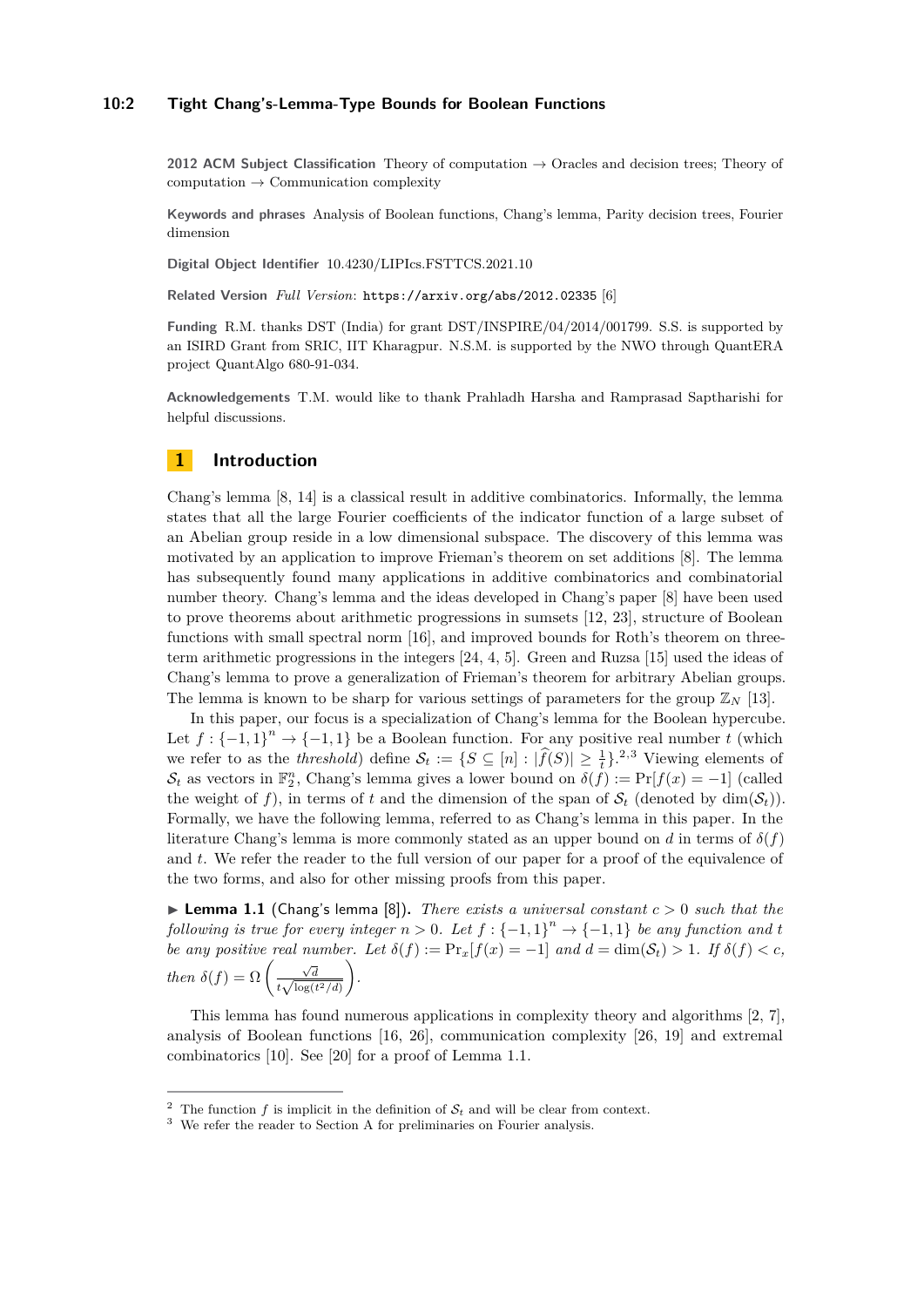In this paper, we investigate the tightness of Lemma [1.1](#page-1-2) for three natural choices of the threshold *t* based on the Fourier spectrum of the function (see Section [1.1](#page-2-0) for details about these thresholds). We prove additional lower bounds on  $\delta(f)$ , and compare relative performances of all the bounds under consideration. Our results imply that the bounds given by Chang's lemma for the choices of the threshold that we consider are asymptotically outperformed by one of the bounds we prove for a broad range of the parameters involved. For most regimes of the parameters we are able to construct classes of functions that witness the tightness of our bounds.

Interestingly, for each choice of threshold that we consider,  $\dim(\mathcal{S}_t)$  equals the Fourier rank of f (denoted by  $r(f)$ , see Definition [A.12\)](#page-19-0). In particular, setting t to be the Fourier sparsity of  $f$  (denoted by  $k(f)$ ) leads to a very natural question about the relationship among  $r(f)$ ,  $k(f)$  and  $\delta(f)$  for a Boolean function *f*. The best known upper bound on  $r(f)$  in terms of  $k(f)$  is  $r(f) = O(\sqrt{k(f)} \log k(f))$  [\[25\]](#page-17-2). We improve upon this bound by incorporating  $\delta(f)$ into it, and show  $r(f) = O(\sqrt{k(f)\delta(f)}\log k(f))$ . Moreover, we also show that this bound is tight; see Section [1.2](#page-3-0) for a detailed discussion.

Throughout this paper, we assume that *f* is not a constant function or a parity or a negative parity (unless mentioned otherwise). In other words,  $k(f)$ ,  $r(f) > 2$ .

## <span id="page-2-0"></span>**1.1 Thresholds considered for Chang's lemma**

For a Boolean function *f*, let supp(*f*) denote the Fourier support of *f*. In this section, we discuss and motivate the choices of the threshold *t* considered in this work.

**a) The Fourier sparsity of f.** It was shown in [\[11,](#page-16-16) Theorem 3.3] that for all  $S \in \text{supp}(f)$ ,  $|\widehat{f}(S)| \ge \frac{1}{k(f)}$ . It follows that  $\mathcal{S}_{k(f)} = \text{supp}(f)$  and hence  $\dim(\mathcal{S}_{k(f)}) = r(f)$ . Moreover, there exist functions (e.g.  $f = AND_n$ ) for which dim( $S_t$ ) = 0 for  $t = o(k(f))$ , justifying the choice of threshold  $k(f)$ .

This choice also leads us to a fundamental structural problem of bounding the weight of a Boolean function *f* from below, in terms of its Fourier sparsity and Fourier rank. The *uncertainty principle* (see, for example, [\[17\]](#page-16-17) for a statement and a proof) asserts that  $\delta(f)$  =  $\Omega\left(\frac{1}{k(f)}\right)$ . Chang's lemma with  $t = k(f)$  and the fact that  $\log (k(f)^2/r(f)) = \Theta(\log k(f))$ (Lemma [A.16](#page-20-0) (part 1)) implies that

<span id="page-2-2"></span>
$$
\delta(f) = \Omega\left(\frac{1}{k(f)}\sqrt{\frac{r(f)}{\log k(f)}}\right),\tag{1}
$$

thereby subsuming the uncertainty principle (note that  $r(f)/\log k(f) \geq 1$ ) and refining it by incorporating  $r(f)$  into the bound.

**b) The Fourier max-supp-entropy of** *f***.** The next choice of the threshold that we consider is the *Fourier max-supp-entropy* of f, denoted by  $k'(f)$ , which we define to be  $\max_{S \in \text{supp}(f)}$ 1  $|f(S)|$ (Definition [A.15\)](#page-19-1). By its definition  $k'(f)$  is the smallest value of t such that  $S_t$  $\sup p(f)$ . Since  $k'(f) \leq k(f)$  (see the discussion in the last item), the knowledge of  $k'(f)$  can potentially offer us a more fine-grained lower bound on  $\delta(f)$  than as in the last item; Chang's lemma with  $t = k'(f)$  and  $\log (k'(f)^2/r(f)) = \Theta(\log k'(f))$  (Lemma [A.16](#page-20-0) (part 2)) implies

<span id="page-2-1"></span>
$$
\delta(f) = \Omega\left(\frac{1}{k'(f)}\sqrt{\frac{r(f)}{\log k'(f)}}\right). \tag{2}
$$

Notice that Equation [\(2\)](#page-2-1) subsumes the bound in Equation [\(1\)](#page-2-2).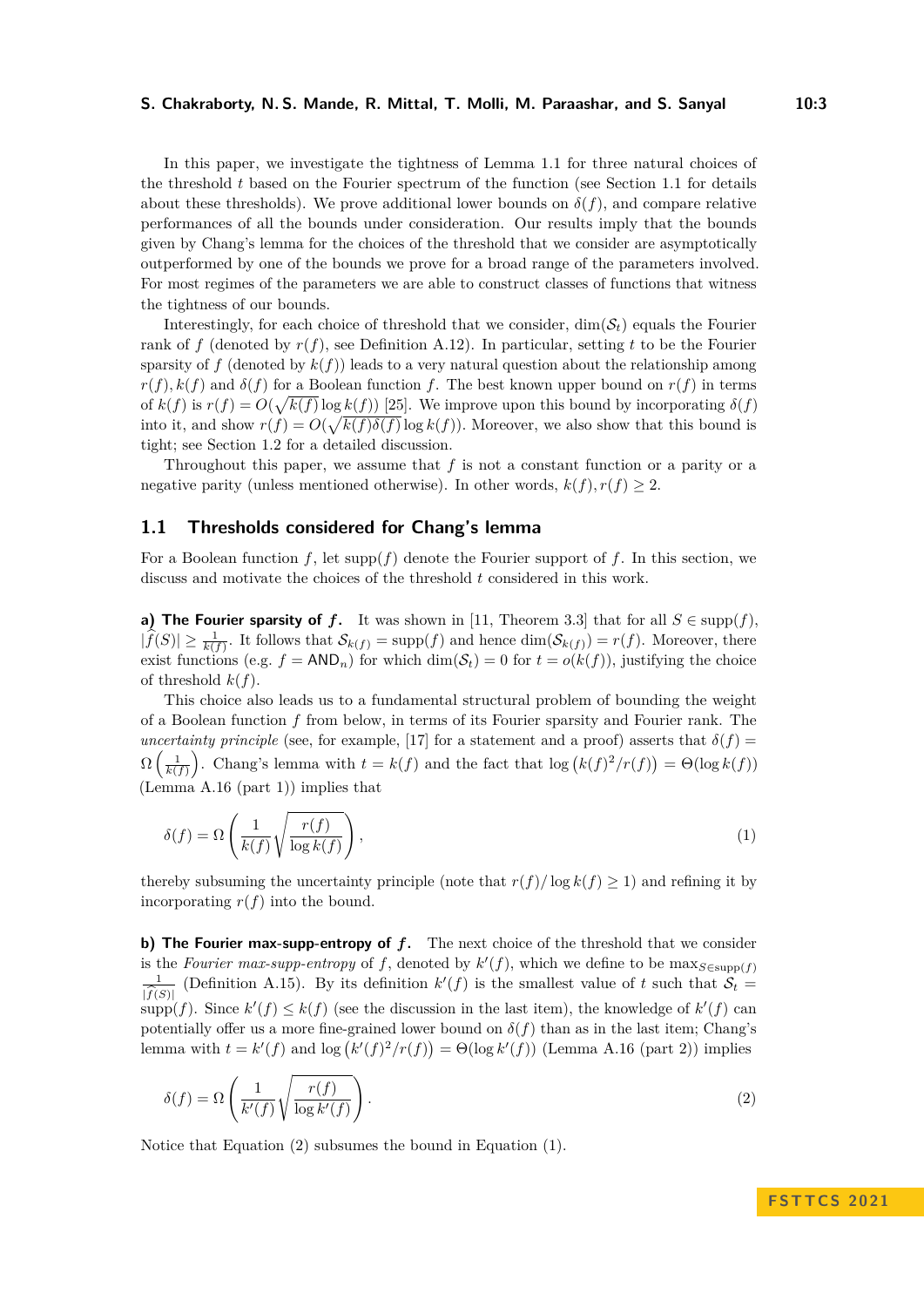#### **10:4 Tight Chang's-Lemma-Type Bounds for Boolean Functions**

In [\[18\]](#page-16-18) an equivalent statement of the well-known sensitivity conjecture was presented in terms of  $k'(f)$ .<sup>[4](#page-3-1)</sup> Granularity is another widely-studied measure that is closely associated with Fourier max-supp-entropy.

**c) The Fourier max-rank-entropy of** *f***.** Our final choice of the threshold is the *Fourier max-rank-entropy of*  $f$ , denoted by  $k''(f)$ , which we define to be the smallest positive real number *t* such that  $\dim(\mathcal{S}_t) = r(f)$  (Definition [A.15\)](#page-19-1). We have that  $k''(f) \leq k'(f) \leq k(f)$  by their definitions. Amongst all settings of the threshold *t* for which dim( $S_t$ ) =  $r(f)$ , the value  $t = k''(f)$  yields the best lower bound from Chang's lemma. Chang's lemma with  $t = k''(f)$ implies

<span id="page-3-4"></span>
$$
\delta(f) = \Omega\left(\frac{1}{k''(f)}\sqrt{\frac{r(f)}{\log\left(k''(f)^2/r(f)\right)}}\right),\tag{3}
$$

which subsumes the bounds in Equations [\(2\)](#page-2-1) and [\(1\)](#page-2-2).

# <span id="page-3-0"></span>**1.2 Our contributions**

We prove the following results regarding the three natural instantiations of the threshold *t* (mentioned in the preceding section) for Chang's lemma.

**a) The Fourier sparsity of f.** Recall that Chang's lemma with threshold  $t = k(f)$  $(\text{Equation (1)})$  $(\text{Equation (1)})$  $(\text{Equation (1)})$  implies that  $\delta(f) = \Omega\left(\frac{1}{k(f)}\sqrt{\frac{r(f)}{\log k(f)}}\right)$ . It was shown in [\[1\]](#page-15-0) that  $\delta(f) =$  $\Omega\left(\frac{1}{k(f)}\left(\frac{r(f)}{\log k(f)}\right)\right]$  $\left(\frac{r(f)}{\log k(f)}\right)$ , improving upon this bound asymptotically (note that  $r(f)/\log k(f) \geq 1$ ). In this work we improve their bound further.

<span id="page-3-2"></span>▶ **Theorem 1.2.** Let  $f : \{-1,1\}^n \rightarrow \{-1,1\}$  be any function such that  $k(f) > 1$ . Then  $\delta(f) = \Omega\left(\frac{1}{k(f)}\left(\frac{r(f)}{\log k}\right)\right)$  $\frac{r(f)}{\log k(f)}\bigg)^2$ .

Observe that the statement of Theorem [1.2](#page-3-2) is equivalent to  $r(f) = O(\sqrt{k(f)\delta(f)} \log k(f)).$ This bound subsumes the bound  $r(f) = O(\sqrt{k(f)} \log k(f))$  shown by Sanyal [\[25\]](#page-17-2). We prove Theorem [1.2](#page-3-2) by incorporating  $\delta(f)$  in Sanyal's arguments and thereby refining his proof. See Section [2.1](#page-7-0) for the proof of Theorem [1.2.](#page-3-2)

We also show that Theorem [1.2](#page-3-2) is tight. For nearly all admissible values of  $\rho$  and  $\kappa$ we construct many Boolean functions *f* such that  $k(f) = O(\kappa)$ ,  $r(f) = O(\rho)$  and  $\delta(f) =$  $O\left(\frac{1}{\kappa}\left(\frac{\rho}{\log \kappa}\right)^2\right)$ (Theorem [1.4](#page-4-0) and Claim [B.2\)](#page-21-0). For a comparison with Sanyal's bound see Section [1.3.](#page-6-0)

<span id="page-3-3"></span>**b) The Fourier max-supp-entropy of** *f***.** Recall from Section [1.1](#page-2-0) that the Fourier maxsupp-entropy of f, denoted  $k'(f)$ , is defined as  $k'(f) = \max_{S \in \text{supp}(f)} \frac{1}{\widehat{k}(S)}$ . It can be shown  $\frac{f(S)}{f(S)}$ <br>that  $\sqrt{k(f)} \le k'(f) \le k(f)/2$  (Lemma [A.16](#page-20-0) (part 2)). We prove the following lower bound. ▶ **Theorem 1.3.** Let  $f: \{-1,1\}^n \rightarrow \{-1,1\}$  be any function such that  $k(f) > 1$ . Then,  $\delta(f) = \Omega \left( \max \left\{ \frac{1}{k(f)} \left( \frac{r(f)}{\log k(f)} \right) \right\}$  $\left\{\frac{r(f)}{\log k(f)}\right\}^2, \frac{k(f)}{k'(f)^2}\right\}.$ 

<span id="page-3-1"></span><sup>&</sup>lt;sup>4</sup> In [\[18\]](#page-16-18)  $\log(k'(f)^2)$  is called the Fourier max-entropy while we refer to  $k'(f)$  as the Fourier max-suppentropy.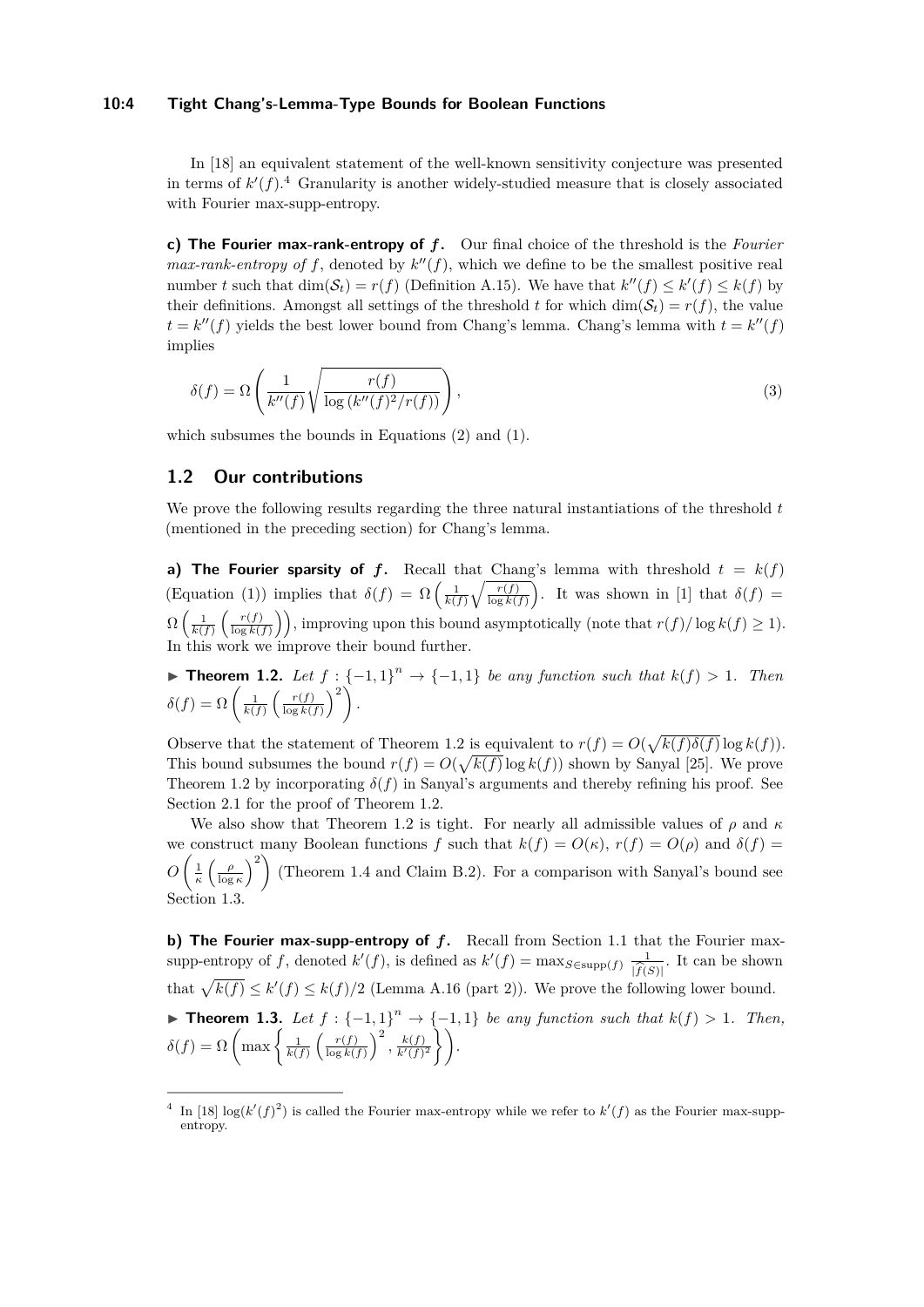As is evident from the statement, Theorem [1.3](#page-3-3) presents two lower bounds, one of which is Theorem [1.2.](#page-3-2) The other lower bound  $\delta(f) \geq \frac{k(f)}{k'(f)^2}$  is Claim [A.17.](#page-20-1)

Chang's lemma with the threshold *t* set to  $k'(f)$  (Equation [\(2\)](#page-2-1)), together with the observation that  $\log k(f) = \Theta(\log k'(f))$ , implies  $\delta(f) = \Omega\left(\frac{1}{k'(f)}\sqrt{\frac{r(f)}{\log k(f)}}\right)$ . Theorem [1.3](#page-3-3) subsumes this bound since

$$
\delta(f) = \Omega\left(\frac{1}{k(f)}\left(\frac{r(f)}{\log k(f)}\right)^2 \cdot \frac{k(f)}{k'(f)^2}\right)^{1/2} = \Omega\left(\frac{1}{k'(f)}\sqrt{\frac{r(f)}{\log k(f)}}\right),\,
$$

where the equality follows from  $r(f)/\log k(f) \geq 1$ .

In addition, observe from the last equality above that the bound of Theorem [1.3](#page-3-3) is asymptotically larger than the bound obtained from Chang's lemma for  $t = k'(f)$  (Equation [\(2\)](#page-2-1)) except when  $r(f)/\log k(f) = \Theta(1)$ . Theorem [1.4](#page-4-0) complements Theorem [1.3](#page-3-3) by showing that for nearly all admissible values of  $r(f)$ ,  $k(f)$  and  $k'(f)$ , there exists a function for which the larger of the two bounds presented in Theorem [1.3](#page-3-3) is tight.

<span id="page-4-0"></span>**► Theorem 1.4.** For all  $\rho, \kappa, \kappa' \in \mathbb{N}$  such that  $\kappa$  is sufficiently large, for all constants  $\epsilon > 0$  $\mathbf{a} \times \mathbf{b} = \mathbf{b} \times \mathbf{c}$   $\mathbf{c} \times \mathbf{c}$   $\mathbf{c} \times \mathbf{c}$   $\mathbf{c} \times \mathbf{c}$  and  $\mathbf{c} \times \mathbf{c} \times \mathbf{c}$   $\mathbf{c} \times \mathbf{c}$ , there exists a Boolean function  $f_{\rho,\kappa,\kappa'}$  such *that*  $r(f_{\rho,\kappa,\kappa'}) = \Theta(\rho)$ ,  $k(f_{\rho,\kappa,\kappa'}) = \Theta(\kappa)$ ,  $k'(f_{\rho,\kappa,\kappa'}) = \Theta(\kappa')$  and

$$
\delta(f_{\rho,\kappa,\kappa'}) = \Theta\left(\max\left\{\frac{1}{\kappa}\left(\frac{\rho}{\log \kappa}\right)^2, \frac{\kappa}{\kappa'^2}\right\}\right).
$$

The range of parameters considered in Theorem [1.4](#page-4-0) is justified by Lemma [A.16.](#page-20-0) We prove Theorem [1.4](#page-4-0) in two parts. Fix any  $\rho$ ,  $\kappa$  such that  $\log \kappa \leq \rho \leq \kappa^{\frac{1}{2}-\epsilon}$  for some constant  $\epsilon > 0$ . First, for each value of  $\kappa' \in \left[\frac{\kappa \log \kappa}{\rho}, \kappa\right]$  we construct a function f for which the first lower bound on  $\delta(f)$  from Theorem [1.3](#page-3-3) is tight (Claim [B.2\)](#page-21-0). Next, for each value of  $\kappa' \in [\kappa^{\frac{1}{2}}, \frac{\kappa \log \kappa}{\rho}]$ we construct a function *f* for which the second lower bound on  $\delta(f)$  from Theorem [1.3](#page-3-3) is tight (Claim [B.3\)](#page-21-1). See Figure [1](#page-4-1) for a graphical visualization of the bounds in Theorem [1.3](#page-3-3) for any fixed values of  $\rho$  and  $\kappa$ .

<span id="page-4-1"></span>

**Figure 1** This plot is constructed for any fixed values of  $\rho$ ,  $\kappa$  for which log  $\kappa \leq \rho \leq \sqrt{\kappa}$ , and depicts the relationship between  $\delta(f)$  and  $k'(f)$  for functions f with  $r(f) = \Theta(\rho)$  and  $k(f) = \Theta(\kappa)$ . For any fixed values of  $\rho$ ,  $\kappa$ , we will refer to this plot as the  $(\rho, \kappa)$ -*k'*-plot. Chang's lemma implies that Boolean functions lie above the CL-*k'*-curve. Theorem [1.3](#page-3-3) improves upon Chang's lemma and shows that Boolean functions lie above both the *k*-line and the *k*'-curve, highlighted by the dark grey region in the figure. Roughly speaking, Theorem [1.4](#page-4-0) exhibits functions that lie on the boundary of the dark grey region described by the *k*-line and the *k* ′ -curve.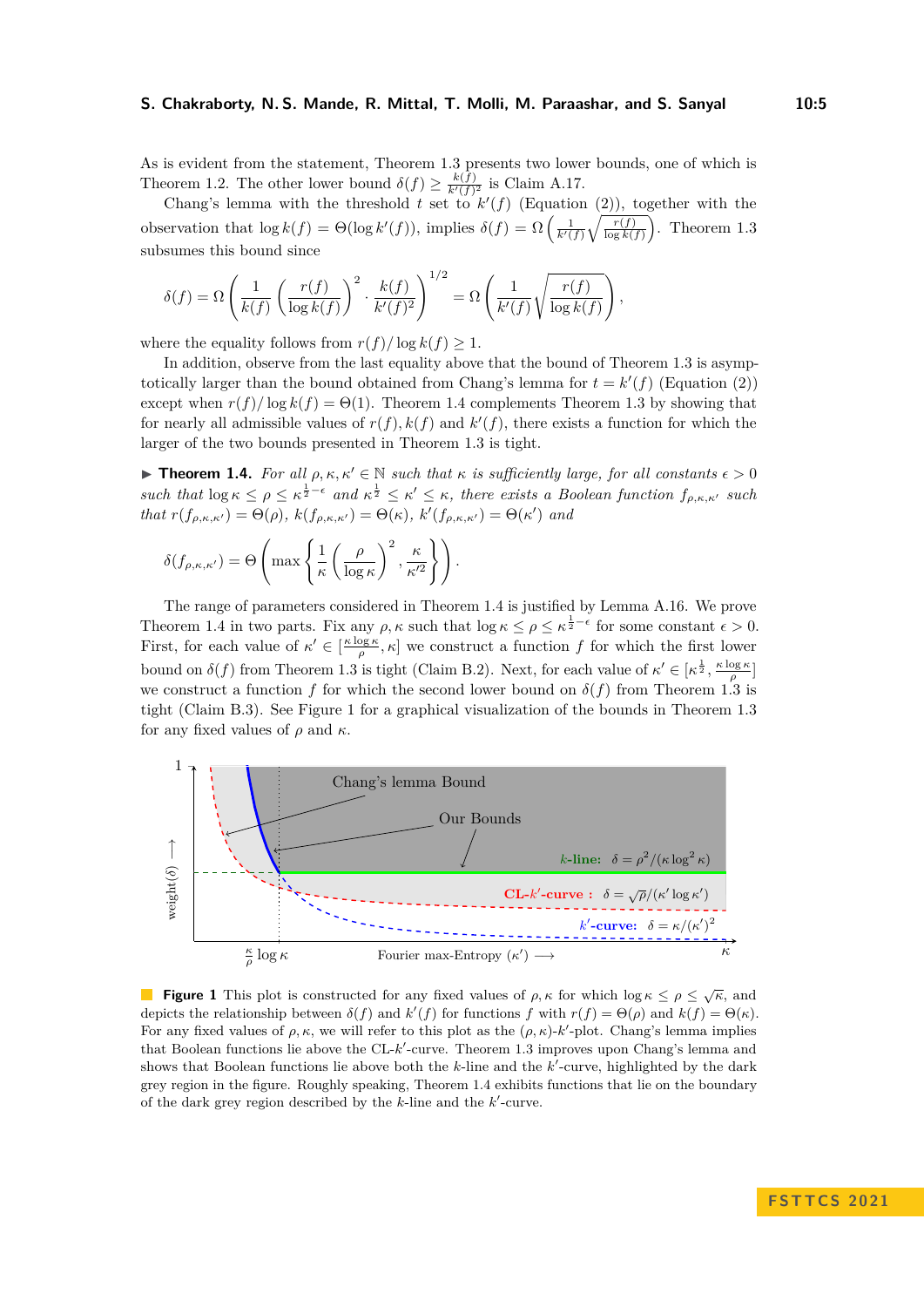#### **10:6 Tight Chang's-Lemma-Type Bounds for Boolean Functions**

**c) The Fourier max-rank-entropy of** *f***.** Recall from Section [1.1](#page-2-0) that the Fourier max-rankentropy of *f*, denoted  $k''(f)$ , is the smallest positive real number *t* such that  $dim(\mathcal{S}_t) = r(f)$ . It can be shown that max  $\left\{ \sqrt{r(f)}, \frac{r(f)}{\log k(f)} \right\}$  $\left\{\frac{r(f)}{\log k(f)}\right\} \leq k''(f) \leq k(f)$  (Lemma [A.16](#page-20-0) (part 2)). We prove the following lower bound.

<span id="page-5-0"></span>▶ **Theorem 1.5.** *Let*  $f: \{-1, 1\}^n \rightarrow \{-1, 1\}$  *be any function such that*  $k(f) > 1$ *. Then,* 

$$
\delta(f) = \Omega\left(\max\left\{\frac{1}{k(f)}\left(\frac{r(f)}{\log k(f)}\right)^2, \frac{r(f)}{k''(f)\log k(f)}\right\}\right).
$$

Theorem [1.5](#page-5-0) yields a better lower bound than Chang's lemma with the threshold  $t = k''(f)$ (Equation [\(3\)](#page-3-4)), except when  $r(f) < (\log k(f))^2$  (see the caption of Figure [2\)](#page-6-1). Theorem [1.5](#page-5-0) presents two lower bounds: the first one is Theorem [1.2,](#page-3-2) and the second one is Lemma [2.5.](#page-11-0) Lemma [2.5](#page-11-0) is proven by strengthening a bound due to [\[9\]](#page-16-19) on the sum of absolute values of level-1 Fourier coefficients of a Boolean function in terms of its  $\mathbb{F}_2$ -degree. A proof of Theorem [1.5](#page-5-0) can be found in Section [2.2.](#page-11-1)

We also show that for nearly all admissible values of  $r(f)$ ,  $k(f)$  and  $k''(f)$ , there exist functions for which the larger of the two bounds presented in Theorem [1.5](#page-5-0) is nearly tight.

<span id="page-5-1"></span>**► Theorem 1.6.** For all  $\rho, \kappa, \kappa'' \in \mathbb{N}$  such that  $\kappa$  is sufficiently large, for all  $\epsilon > 0$  such  $\int$  *that*  $\log \kappa \leq \rho \leq \kappa^{\frac{1}{2}-\epsilon}$  and  $\rho \leq \kappa'' \leq \kappa$  there exists a Boolean function  $f_{\rho,\kappa,\kappa''}$  such that  $r(f_{\rho,\kappa,\kappa''}) = \Theta(\rho), k(f_{\rho,\kappa,\kappa''}) = \Theta(\kappa), k''(f_{\rho,\kappa,\kappa''}) = \Theta(\kappa'')$  and

$$
\delta(f_{\rho,\kappa,\kappa^{\prime\prime}}) = \Theta\left(\max\left\{\frac{1}{\kappa}\left(\frac{\rho}{\log\kappa}\right)^2, \frac{\rho}{\kappa^{\prime\prime}\log(\kappa^{\prime\prime}/\rho)}\right\}\right).
$$

The range of parameters considered in Theorem [1.6](#page-5-1) is justified by Lemma [A.16.](#page-20-0) The-orem [1.6](#page-5-1) is proved in two parts. Fix any  $\rho$ ,  $\kappa$  such that  $\log \kappa \leq \rho \leq \kappa^{\frac{1}{2}-\epsilon}$  for some constant  $\epsilon > 0$ . First, for each value of  $\kappa'' \in \left[\frac{\kappa \log \kappa}{\rho}, \kappa\right]$  we construct a function *f* for which the first lower bound on  $\delta(f)$  from Theorem [1.5](#page-5-0) is tight (Claim [B.5\)](#page-21-2). In fact these are the same functions that are used to prove the first bound in Theorem [1.4.](#page-4-0) Next, for each value of  $\kappa'' \in [e\rho, \frac{\kappa \log \kappa}{\rho}]$  we construct a function *f* for which  $\delta(f) = \Theta(\frac{\rho}{\kappa'' \log(\kappa''/\rho)})$  (Claim [B.4\)](#page-18-0). From the above discussion one may verify that for every  $\rho$ ,  $\kappa$  that we consider and for every  $\kappa'' \geq \rho \cdot \kappa^{\Omega(1)}$ , the function that we construct witnesses tightness of the lower bound in Theorem [1.5.](#page-5-0)

In general, for all settings of  $\rho$ ,  $\kappa$  and  $\kappa''$  that we consider, the upper bound on  $\delta(f)$ from Theorem [1.6](#page-5-1) is off by a factor of at most  $O(\log \kappa)$  from the lower bound in Theorem [1.5.](#page-5-0) See Figure [2](#page-6-1) for a graphical visualization of the bounds in Theorem [1.5](#page-5-0) for any fixed values of  $\rho$  and  $\kappa$ .

**Dominating Chang's lemma for all thresholds.** Our final contribution is to show that there exists a function for which: our lower bounds (Theorem [1.3](#page-3-3) and [1.5\)](#page-5-0) asymptotically match the weight, but for any choice of the threshold the lower bound obtained from Chang's lemma (Lemma [1.1\)](#page-1-2) is asymptotically smaller than the weight. See [\[6,](#page-16-0) Section 7] in the full version of our paper for a proof of the below claim.

<span id="page-5-2"></span> $\triangleright$  Claim 1.7 (Beating Chang's lemma for all thresholds). For any integer  $t > 4$  there exists a function  $f: \{-1, 1\}^{\log t} \times \{-1, 1\}^{\text{t log } t} \to \{-1, 1\}$  such that  $\delta(f) = \frac{1}{t}$ .

For all real  $x > 0$  for which  $\dim(\mathcal{S}_x) > 1$ , we have  $\sqrt{\dim(\mathcal{S}_x)}$  $\frac{\sqrt{\dim(S_x)}}{x\sqrt{\log(x^2/\dim(S_x))}} = O\left(\frac{1}{t^{3/2}}\right).$ 

۰

$$
\frac{1}{k(f)} \left( \frac{r(f)}{\log k(f)} \right)^2 = \Omega \left( \frac{1}{t} \right), \quad \frac{k(f)}{k'(f)^2} = \Omega \left( \frac{1}{t} \right) \quad \text{and} \quad \frac{r(f)}{k''(f) \log k(f)} = \Omega \left( \frac{1}{t} \right).
$$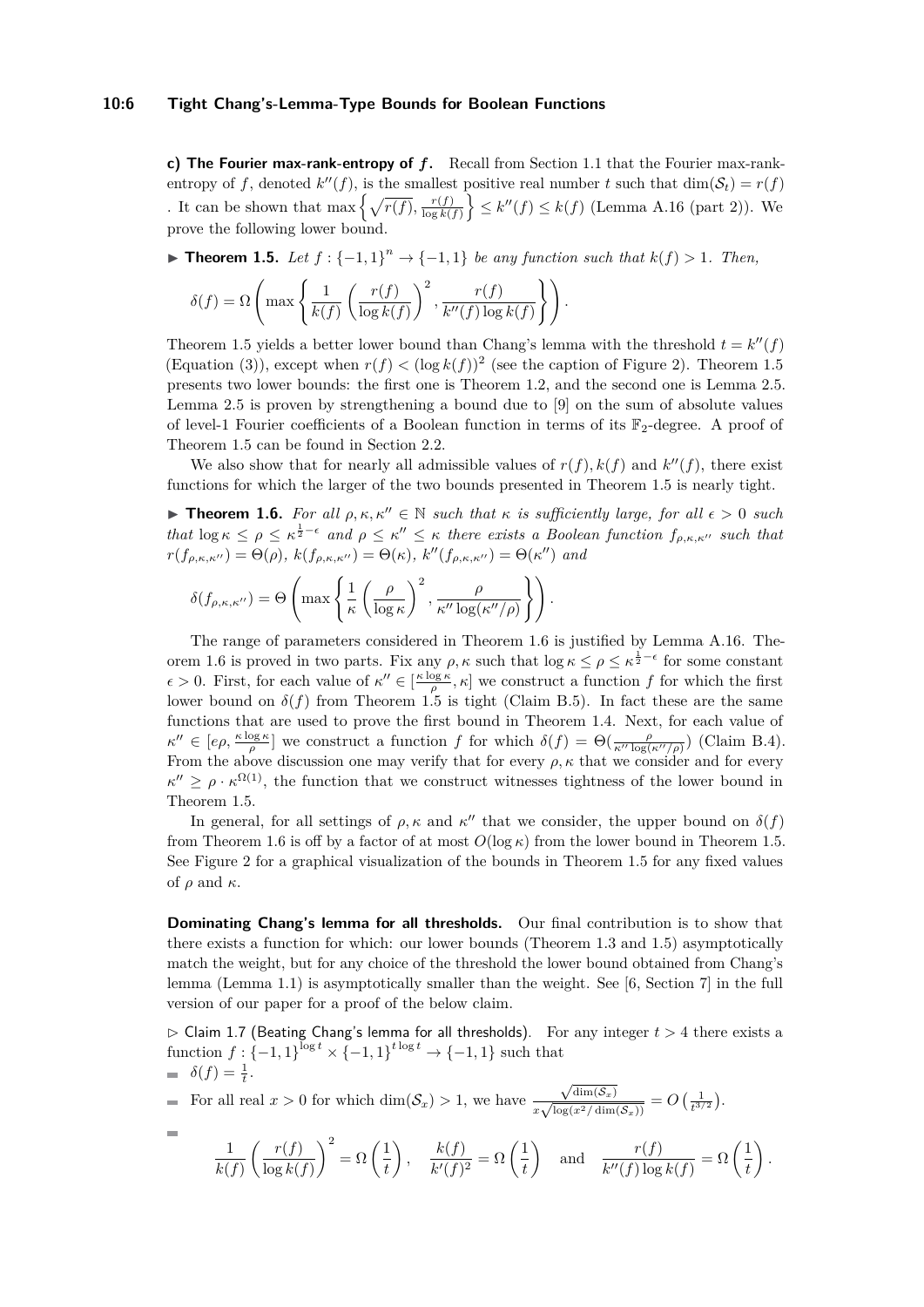<span id="page-6-1"></span>

**Figure 2** This plot is constructed for any fixed values of  $\rho, \kappa$  for which log  $\kappa \leq \rho \leq \sqrt{\kappa}$ , and depicts the relationship between  $\delta(f)$  and  $k''(f)$  for functions  $f$  with  $r(f) = \Theta(\rho)$  and  $k(f) = \Theta(\kappa)$ . For any fixed values of  $\rho, \kappa$ , we will refer to this plot as  $(\rho, \kappa)$ - $k''$ -plot. Chang's lemma implies that Boolean functions lie above the CL-*k*<sup>'</sup>-curve. Theorem [1.5](#page-5-0) improves upon Chang's lemma and shows that Boolean functions lie above both the *k*-line and the *k*"-curve, highlighted by the dark grey region in the figure. Although the picture indicates that the CL-*k*"-curve is better than the  $k''$ -curve for certain ranges of  $\kappa''$ , this is actually only possible for certain values of  $\rho$  and  $\kappa$ . This is because the CL- $k''$ -curve and the  $k''$ -curve intersect at  $\sqrt{\rho \kappa^{1/\sqrt{\rho}}}$ , which is less than  $\sqrt{\rho}$  if  $\rho \geq (\log \kappa)^2$ . By Lemma [A.16](#page-20-0) we know that for any function *f* on this plot, the range of  $k''(f)$  is between  $\max{\{\sqrt{\rho}, \rho/\log \kappa\}}$  and  $\kappa$ . Thus our bounds in Theorem [1.5](#page-5-0) dominate those given by the CL- $k''$ -curve in all  $(\rho, \kappa)$ - $k''$  plots where  $\rho \geq \log^2 \kappa$ .

In particular, Claim [1.7](#page-5-2) shows that our bounds can be strictly stronger than those given by Chang's lemma, in the following sense.

- All the lower bounds on  $\delta(f)$  from Theorems [1.3](#page-3-3) and [1.5](#page-5-0) are tight, as witnessed by f from Claim [1.7.](#page-5-2)
- For the function  $f$  from Claim [1.7,](#page-5-2) no matter what threshold  $x$  is chosen in Lemma [1.1,](#page-1-2)  $\sim$ the best possible lower bound on  $\delta(f)$  that we get can get from Lemma [1.1](#page-1-2) is  $\Omega\left(\frac{1}{t^{3/2}}\right)$ . This is polynomially smaller than  $1/t$ , the actual weight of  $f$ .

# <span id="page-6-0"></span>**1.3 Applications of our results**

An application of our result is an enhanced understanding of the bound  $r(f)$  =  $O(\sqrt{k(f)} \log k(f))$  proven by Sanyal [\[25\]](#page-17-2). This bound is a special case of Theorem [1.2](#page-3-2) for  $\delta(f) = \Theta(1)$ . It is not known whether the  $\log k(f)$  term is required in Sanyal's upper bound on  $r(f)$  (when *f* equals the Addressing function,  $r(f) = \Omega(\sqrt{k(f)})$ , see Definition [A.10](#page-18-1) and Observation [A.19\)](#page-20-2). For all the functions we construct witnessing the tightness of the bound in Theorem [1.2,](#page-3-2)  $\delta(f) = o(1)$ . We prove Theorem [1.2](#page-3-2) by generalizing Sanyal's proof. As stated before, our bound is tight in this generality, i.e. the logarithmic factor is required in the upper bound on  $r(f)$ . This sheds light on the presence of the logarithmic term in the bound  $r(f) = O(\sqrt{k(f)} \log k(f)).$ 

Also, Fourier sparsity and Fourier rank of *f* have intimate connections with the communication complexity of functions of the form  $F := f \circ XOR$ . The Fourier sparsity of f equals the real rank ( $\mathsf{rank}(M_F)$ ) of the communication matrix  $M_F$  of F, and the Fourier rank of f equals the deterministic (and even exact quantum) one-way communication complexity of *F* [\[22\]](#page-16-20). Theorem [1.2](#page-3-2) thus implies an improved upper bound of  $O(\sqrt{k(f)\delta(f)})\log k(f)$  on the one-way communication complexity of *F* in these models, which asymptotically beats the best known upper bound of  $O(\sqrt{\text{rank}(M_F)})$  even for two-way protocols [\[26,](#page-17-0) [21\]](#page-16-21), for the special case of functions of this form (when  $\delta(f) = o(1/\log k)$ ).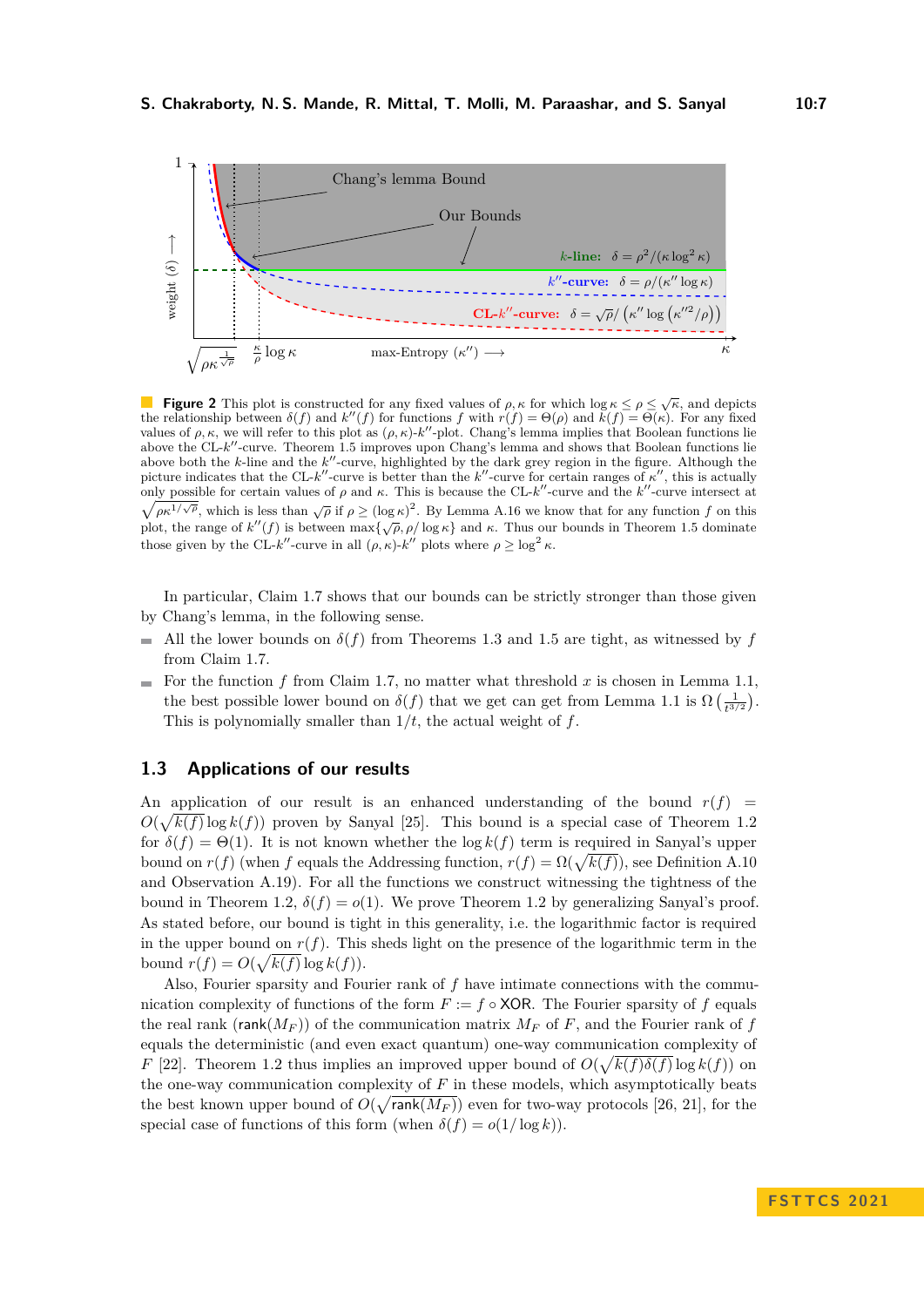#### **10:8 Tight Chang's-Lemma-Type Bounds for Boolean Functions**

Given the wide-ranging application of Chang's lemma to areas like additive combinatorics, learning theory and communication complexity, we strongly feel that our refinements of Chang's lemma will find many more applications.

# **2 Lower bound proofs**

For lower bounds on  $\delta(f)$  of a Boolean function *f*, we need to prove two theorems: Theorems [1.3](#page-3-3) and [1.5.](#page-5-0) The proof of Theorem [1.3](#page-3-3) is given in Section [2.1](#page-7-0) and the proof of Theorem [1.5](#page-5-0) is given in Section [2.2.](#page-11-1)

# <span id="page-7-0"></span>**2.1 Proof of Theorem [1.3](#page-3-3) (and Theorem [1.2\)](#page-3-2)**

Remember that we defined the *Fourier max-supp-entropy* of a Boolean function *f*, denoted by  $k'(f)$ , to be  $\max_{S \in \text{supp}(f)} \frac{1}{\widehat{k}(S)}$ .

The main aim of this section is to give a lower bound on  $\delta(f)$  with respect to  $k'(f)$  for a Boolean function *f* (Theorem [1.3\)](#page-3-3).

We first prove Theorem [1.2](#page-3-2) which implies Theorem [1.3](#page-3-3) (together with Claim [A.17\)](#page-20-1).

Theorem [1.2](#page-3-2) can be viewed as an upper bound of  $O(\sqrt{k(f)\delta(f)})$  log  $k(f)$ ) on the Fourier rank of f. In order to prove Theorem [1.2,](#page-3-2) we give an algorithm (Algorithm [1\)](#page-7-1) which takes a Boolean function *f* as input and outputs a set of  $O(\sqrt{\delta(f)k(f)}\log k(f))$  parities such that any assignment of these parities makes the function constant. From Observation [A.14,](#page-19-2) this implies an upper bound of  $O(\sqrt{\delta(f)k(f)})$  log  $k(f)$ ) on Fourier rank of the function. We start by formally describing this algorithm. The central ingredient in the algorithm is a lemma in [\[26,](#page-17-0) Lemma 28].

▶ **Lemma 2.1** ([\[26\]](#page-17-0)). Let  $f : \{-1,1\}^n \rightarrow \{-1,1\}$  a function. There is an affine subspace  $V \subseteq \{-1,1\}^n$  of co-dimension at most  $3\sqrt{\delta(f)k(f)}$  such that f is constant on V.

Recall that for a function  $f: \{-1,1\}^n \to \{-1,1\}$ , a set of parities  $\Gamma$  and an assignment  $b \in \{-1,1\}^{\Gamma}$ , we define the restriction  $f|_{(\Gamma,b)} := f|_{\{x \in \{-1,1\}^n : \chi_{\gamma}(x) = b_{\gamma} \text{ for all } \gamma \in \Gamma\}}$ . Also let  $\mathcal{B}_{\Gamma} := \{b \in \{-1,1\}^{\Gamma} : f|_{(\Gamma,b)} \text{ is not constant}\}.$ 

<span id="page-7-1"></span>**Algorithm 1**

<span id="page-7-3"></span><span id="page-7-2"></span>**Input:** A function  $f: {-1, 1}^n → {-1, 1}.$ **Output:** A set Γ of parities whose evaluation determines *f*. **Initialization:**  $f_{\min} \leftarrow f$ ,  $\Gamma \leftarrow \emptyset$ . **while**  $\mathcal{B}_{\Gamma}$  *is non-empty* **do (a) Update Γ:** Let Γ ′ be the smallest set of parities, such that, there exists  $b \in \{-1, 1\}^{\Gamma'}$  for which  $f_{\min}|_{(\Gamma', b)}$  is constant,  $\Gamma \leftarrow \Gamma \cup \Gamma'.$ **(b) Update**  $f_{\min}$ : Define  $b^* := \operatorname{argmin}_{b \in \mathcal{B}_{\Gamma}} \left\{ \frac{\delta(f|_{(\Gamma,b)})}{k(f|_{(\Gamma,b)})} \right\}$  $\frac{\delta(f|_{(\Gamma,b)})}{k(f|_{(\Gamma,b)})}$ , and update  $f_{\min} \leftarrow f|_{(\Gamma, b^*)}$ . **end** Return Γ.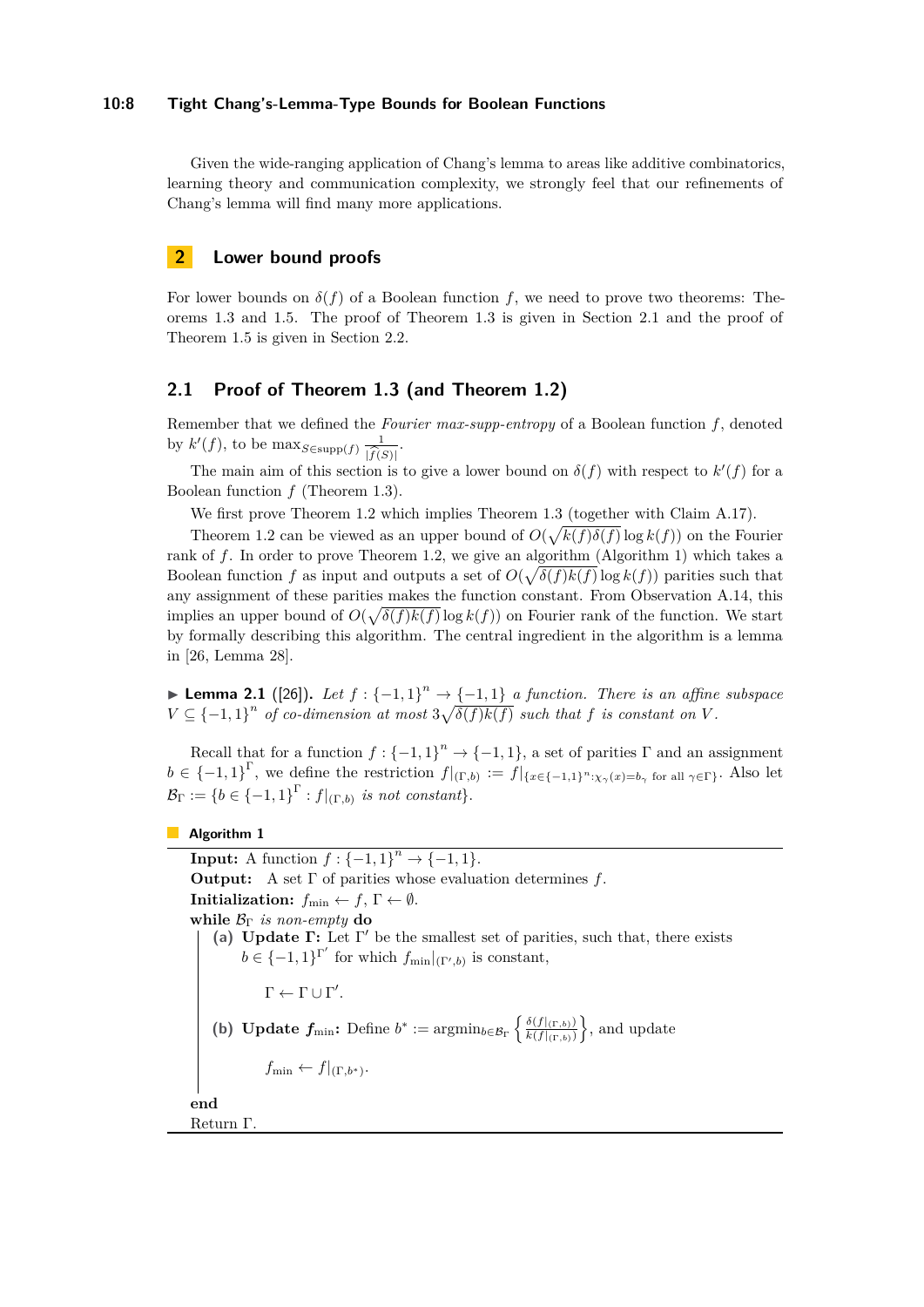Since number of parities are finite and we fix at least one parity at each iteration of Step [a](#page-7-2) of the **while** loop, the algorithm terminates. The termination condition implies that the algorithm outputs a set of parities  $\Gamma$  such that for any assignment  $b \in \{-1,1\}^{\Gamma}$  of  $\Gamma$ , the restricted function  $f_{(\Gamma,b)}$  becomes constant.

The only remaining step is to show is that the number of parities fixed in Algorithm [1](#page-7-1) is  $O(\sqrt{\delta(f)k(f)})$  log  $k(f)$ ). For this we define an equivalence relation and observe a few properties of restricted functions (restricted according to an assignmen t of a set of parities).

#### **Equivalence relation for a set of parities**

Let f be the input to Algorithm [1,](#page-7-1) first we define an equivalence relation given a set of parities over the variables of  $f$ . Given a set of parities  $\Gamma$ , define the following equivalence relation among parities in supp $(f)$ .

<span id="page-8-0"></span>
$$
\forall \gamma_1, \gamma_2 \in \text{supp}(f), \gamma_1 \equiv \gamma_2 \text{ iff } \gamma_1 + \gamma_2 \in \text{span}(\Gamma). \tag{4}
$$

Let *ℓ* be the number of equivalence classes according to the equivalence relation for Γ. For  $j \in [\ell]$ , let  $k_j$  be the size of the *j*-th equivalence class. Since the equivalence classes form a partition of  $\text{supp}(f)$ , we have

<span id="page-8-3"></span>▶ **Observation 2.2.** *Following the notation of the paragraph above,*  $\sum_{j=1}^{\ell} k_j = k(f)$ *.* 

Let  $\beta_1, \ldots, \beta_\ell \in \text{supp}(f)$  be some representatives of the equivalence classes. For  $j \in [\ell],$ let  $\beta_j + \alpha_{j,1}, \ldots, \beta_j + \alpha_{j,k}$  be the elements of the *j*-th equivalence class. This notation gives a compact representation of *f* in terms of these equivalence classes. For all  $x \in \{-1,1\}^n$ ,

<span id="page-8-1"></span>
$$
f(x) = \sum_{j=1}^{\ell} P_j(x) \chi_{\beta_j}(x),\tag{5}
$$

where

<span id="page-8-2"></span>
$$
P_j(x) = \sum_{r=1}^{k_j} \widehat{f}(\beta_j + \alpha_{j,r}) \cdot \chi_{\alpha_{j,r}}(x).
$$
\n(6)

Note that  $P_i$  are non-zero multilinear polynomials and depend only on the parities in  $\Gamma$ . So, fixing parities in Γ collapses all the parities in an equivalence class to their representative, thereby making  $P_i$ 's constant.

We will denote  $\Gamma$  after the *i*-th iteration of the **while** loop by  $\Gamma^{(i)}$  (so  $\Gamma^{(0)} = \emptyset$ ). Let  $f_{\min}^{(i)}$ be the selected function  $f_{\min}$  after the *i*-th iteration (thus  $f_{\min}^{(0)} = f$ ).

With the above properties of restricted functions we are ready to prove the main technical lemma needed to show Theorem [1.2.](#page-3-2)

<span id="page-8-4"></span>**► Lemma 2.3.** Let  $f: {-1, 1}^n \rightarrow {-1, 1}$  a function. Suppose  $\Gamma$  be a set of parities and *ℓ be the number of equivalence classes of* supp(*f*) *under the equivalence relation defined by in Equation* [\(4\)](#page-8-0), Then, there exists a  $b \in \{-1,1\}^{\Gamma}$  such that  $f|_{(\Gamma,b)}$  is non-constant and  $\frac{\delta(f|_{(\Gamma,b)})}{k(f|_{(\Gamma,b)})} \leq \frac{4k(f)\delta(f)}{\ell^2}$  $\frac{f}{\ell^2}$ .

**Proof.** For the sake of succinctness, when  $\Gamma$  is clear from the context, let  $V_b = \{x \in \{-1,1\}^n :$  $\forall \gamma \in \Gamma, x_{\gamma} = b_{\gamma}$ , for all  $b \in \{-1, 1\}^{\Gamma}$ , and  $f|_{b} = f|_{\{x: x \in V_{b}\}}$ .

Since we are interested in a non-constant  $f|_b$ , define  $k_{\{\emptyset\}^c}(f)$  to be the number of non-zero non-empty monomials in Fourier representation of *f*. We first need to prove the following two bounds on the expected values of  $\delta(f|_b)$  and  $k_{\{\emptyset\}^c}(f|_b)$ .

$$
\begin{array}{ll} & \mathbb{E}_b\left[\delta(f|_b)\right] = \delta(f), \\ & \mathbb{E}_b\left[k_{\{\emptyset\}^c}(f|_b)\right] \ge \frac{\ell^2}{4k(f)}. \end{array}
$$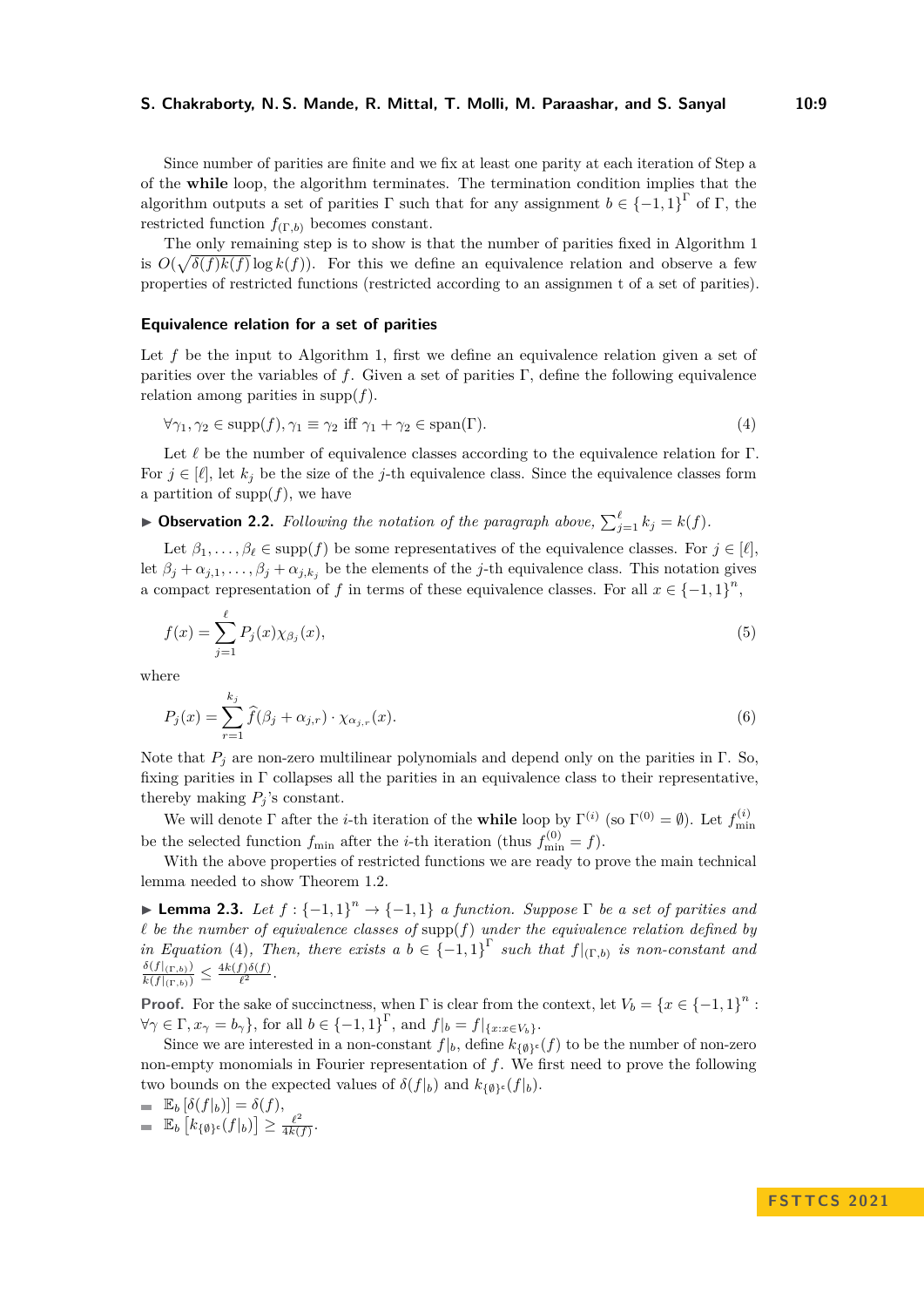## **10:10 Tight Chang's-Lemma-Type Bounds for Boolean Functions**

**Expected value of**  $\delta(f|_b)$ . Since  $\{V_b : b \in \{-1,1\}^{\Gamma^{(i)}}\}$  form a partition on  $\{-1,1\}^n$  and all partitions are of the same size, we get the expected value of  $\delta(f|_b)$ .

$$
\mathbb{E}_b\left[\delta(f|_b)\right] = \delta(f). \tag{7}
$$

**Expected value of**  $k_{\{\emptyset\}^c}(f|_b)$ . From Equation [\(5\)](#page-8-1), for all  $b \in \{-1,1\}^{\Gamma}$  and for all  $x \in$  ${-1, 1}^n$ 

<span id="page-9-0"></span>
$$
f|_b(x) = \sum_{j=1}^{\ell} P_j(b)\chi_{\beta_j}(x).
$$
 (8)

For each  $j \in [\ell]$  and  $b \in \{-1,1\}^{\Gamma}$ , let  $I_j(b)$  be the indicator function for  $P_j(b) \neq 0$ ,

$$
I_j(b) = \begin{cases} 1 & \text{if } P_j(b) \neq 0 \\ 0 & \text{otherwise.} \end{cases}
$$

From Equation [\(6\)](#page-8-2), each  $P_j$  is a polynomial having monomials  $\{\chi_{\alpha_j,r}:r\in[k_j]\}$  with Fourier sparsity of  $P_j$  being equal to  $k_j$ . Since each  $P_j$  is a non-zero polynomial, by Lemma [A.2](#page-17-3)

<span id="page-9-1"></span>
$$
\mathbb{E}_b [I_j(b)] = \Pr_{b \sim \{-1,1\}^{\Gamma}} [P_j(b) \neq 0] \ge \frac{1}{k_j}.
$$
\n(9)

We calculate the expectation of  $k_{\{\emptyset\}^c}(f|_b)$ .

$$
\mathbb{E}_{b}\left[k_{\{\emptyset\}^c}(f|_{b})\right] = \mathbb{E}_{b}\left[\sum_{j=1}^{\ell-1}I_{j}(b)\right]
$$
by Equation (8)  
\n
$$
= \sum_{j=1}^{\ell-1}\mathbb{E}_{b}\left[I_{j}(b)\right]
$$
by linearity of expectation  
\n
$$
\geq \sum_{j=1}^{\ell-1}\frac{1}{k_{j}}
$$
by Equation (9)  
\n
$$
\geq \frac{(\ell-1)^2}{\sum_{j=1}^{\ell-1}k_{j}}
$$
by Cauchy-Schwarz inequality  
\n
$$
\geq \frac{\ell^2}{4k(f)}.
$$
by Observation 2.2

To finish the proof of the theorem, we use bounds on the two expected values,<sup>[5](#page-9-2)</sup>

$$
\frac{\mathbb{E}_b\left[\delta(f|_b)\right]}{\mathbb{E}_b\left[k_{\{\emptyset\}^c}(f|_b)\right]} \le \frac{4k(f)\delta(f)}{\ell^2}
$$
\n
$$
\iff \mathbb{E}_b\left[\delta(f|_{V_b}) - \frac{4k(f)\delta(f)}{\ell^2}k_{\{\emptyset\}^c}(f|_{V_b})\right] \le 0.
$$
\nby linearity of expectation

<span id="page-9-2"></span><sup>5</sup> this part of our proof is inspired by a proof of the Cheeger's inequality in spectral graph theory. See, for example, the proof of Fact 2 in [https://people.eecs.berkeley.edu/~luca/expanders2016/](https://people.eecs.berkeley.edu/~luca/expanders2016/lecture04.pdf) [lecture04.pdf](https://people.eecs.berkeley.edu/~luca/expanders2016/lecture04.pdf).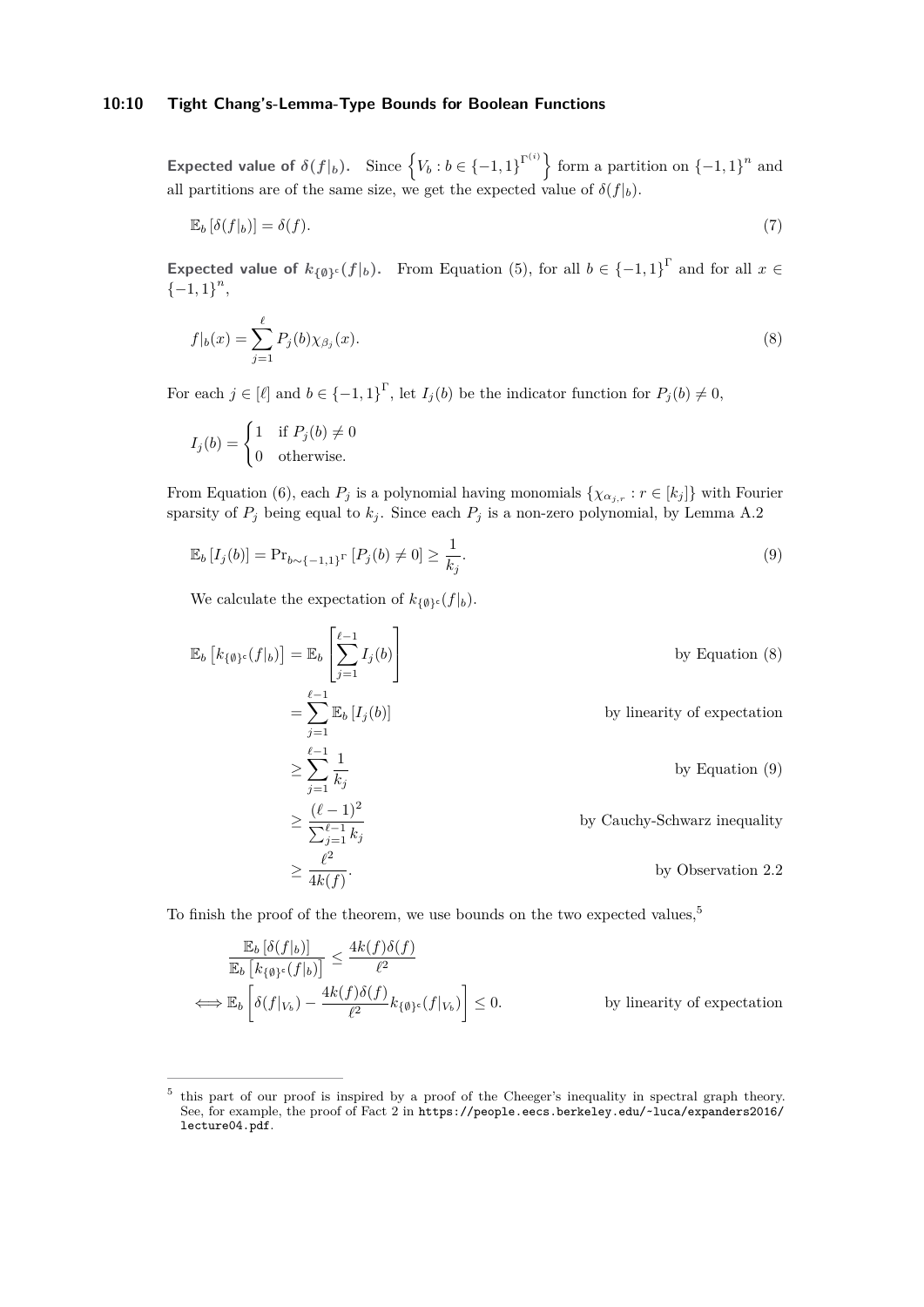If  $\delta(f|_{V_b}) - \frac{4k(f)\delta(f)}{\ell^2}$  $\frac{f(x)}{f(x)} k_{\{\emptyset\}^c}(f|_{V_b}) = 0$  for all *b*, then pick any non-constant  $f|_b$ . Otherwise, there exists a *b*<sub>0</sub> such that  $\delta(f|_{V_{b_0}}) - \frac{4k(f)\delta(f)}{\ell^2}$  $\frac{f}{\ell^2}h_{\ell}(\theta) \cdot (f|_{V_{b_0}}) < 0$ . Since this equation can only be satisfied when  $k_{\{\emptyset\}^c}(f|_{V_{b_0}}) > 0$ ,  $f|_{V_{b_0}}$  is not constant. Dividing by  $k_{\{\emptyset\}^c}(f|_{V_{b_0}})$ ,

$$
\frac{\delta(f|_{b_0})}{k(f|_{b_0})}\leq \frac{\delta(f|_{b_0})}{k_{\{\emptyset\}^{\mathsf{c}}}(f|_{b_0})}\leq \frac{4k(f)\delta(f)}{\ell^2},
$$

and  $f|_{b_0}$  is non-constant.

Lemma [2.3](#page-8-4) allows us to bound the number of parities fixed in the *i*-th iteration (in terms of the decrease in number of equivalence classes).

▶ **Lemma 2.4.** *Suppose f is given as input to Algorithm [1.](#page-7-1) Consider the i-th iteration of Algorithm [1.](#page-7-1) Let q<sup>i</sup> be the be number of parities fixed in Step [a](#page-7-2) of the i-th iteration of the* **while** *loop, and ℓ<sup>i</sup> be the number of equivalence classes after Step [a](#page-7-2) of the i-th iteration. Then*

$$
\frac{q_i}{(\ell_{i-1} - \ell_i)} \le \frac{6\sqrt{\delta(f)k(f)}}{\ell_{i-1}}.
$$

**Proof.** Recall that  $\Gamma = \Gamma^{(i)}$  [a](#page-7-2)fter the *i*-th of Step a of Algorithm [1.](#page-7-1) Again, for the sake of succinctness, let  $V_b = \{x \in \{-1,1\}^n : \forall \gamma \in \Gamma^{(i)}, x_\gamma = b_\gamma\}$ , for all  $b \in \{-1,1\}^{\Gamma^{(i)}},$  and  $f|_b = f|_{\{x: x \in V_b\}}$ . Let  $f_{\min}$  [b](#page-7-3)e the function chosen after the *i*-th iteration of Step b of Algorithm [1.](#page-7-1) Since Step [b](#page-7-3) of Algorithm [1](#page-7-1) chooses  $f_{\text{min}}$  to be a non-constant function such that weight-to-sparsity ratio is minimized, from Lemma [2.3](#page-8-4) we have,

$$
\frac{\delta(f_{\min})}{k(f_{\min})} \le \frac{4k(f)\delta(f)}{\ell_{i-1}^2}.\tag{10}
$$

Write every  $f|_b$  as in Equation [\(5\)](#page-8-1), and define  $\mathcal{S}^{(i)} := \bigcup_{b \in \{-1,1\}^{\Gamma^{(i)}}} \text{supp}(f|_b)$ . We now prove that  $|\mathcal{S}^{(i)}| = \ell_i$ .

- $|\mathcal{S}^{(i)}| \leq \ell_i$ : Follows from the representation in Equation [\(5\)](#page-8-1), since each supp $(f|_b)$  is a subset of  $\{\chi_{\beta_i^{(i)}} \mid j \in [\ell_i]\}.$
- $|\mathcal{S}^{(i)}| \geq \ell_i$ : Since  $P_j^{(i)}$  is a non-zero polynomial, there exists an assignment to parities in  $\Gamma^{(i)}$ , such that,  $P_j^{(i)}$  is non-zero. Thus, for all  $j \in [\ell_i]$ , we have  $\chi_{\beta_j^{(i)}} \in \mathcal{S}^{(i)}$ .

Since  $|\mathcal{S}^{(i)}| = \ell_i$ , Lemma [2.1](#page-1-2) guarantees that  $q_i \leq 3\sqrt{k(f_{\min})\delta(f_{\min})}$ . Since  $f_{\min}$  becomes constant after fixing these  $q_i$  parities, every parity in supp $(f_{\min})$  is paired with at least one other parity in supp $(f_{\min})$  for the equivalence class with respect to  $\Gamma^{(i)}$ .<sup>[6](#page-10-0)</sup> This implies that  $\ell_{i-1} - \ell_i \geq \frac{k(f_{\min})}{2}$  Combining the two inequalities in the last paragraph we have,

$$
\frac{q_i}{(\ell_{i-1}-\ell_i)} \leq 6\sqrt{\frac{\delta(f_{\min})}{k(f_{\min})}}.
$$

From Equation [\(10\)](#page-10-1),

$$
\frac{q_i}{(\ell_{i-1} - \ell_i)} \le \frac{6\sqrt{\delta(f)k(f)}}{\ell_{i-1}}.\tag{11}
$$

<span id="page-10-0"></span>

|                                        | <sup>6</sup> There is a boundary case $(k(f) = 1)$ which can be dealt with separately, as in [25, Lemma 3.4]. For |
|----------------------------------------|-------------------------------------------------------------------------------------------------------------------|
| readability, we assume $k(f) \geq 2$ . |                                                                                                                   |

<span id="page-10-1"></span>◀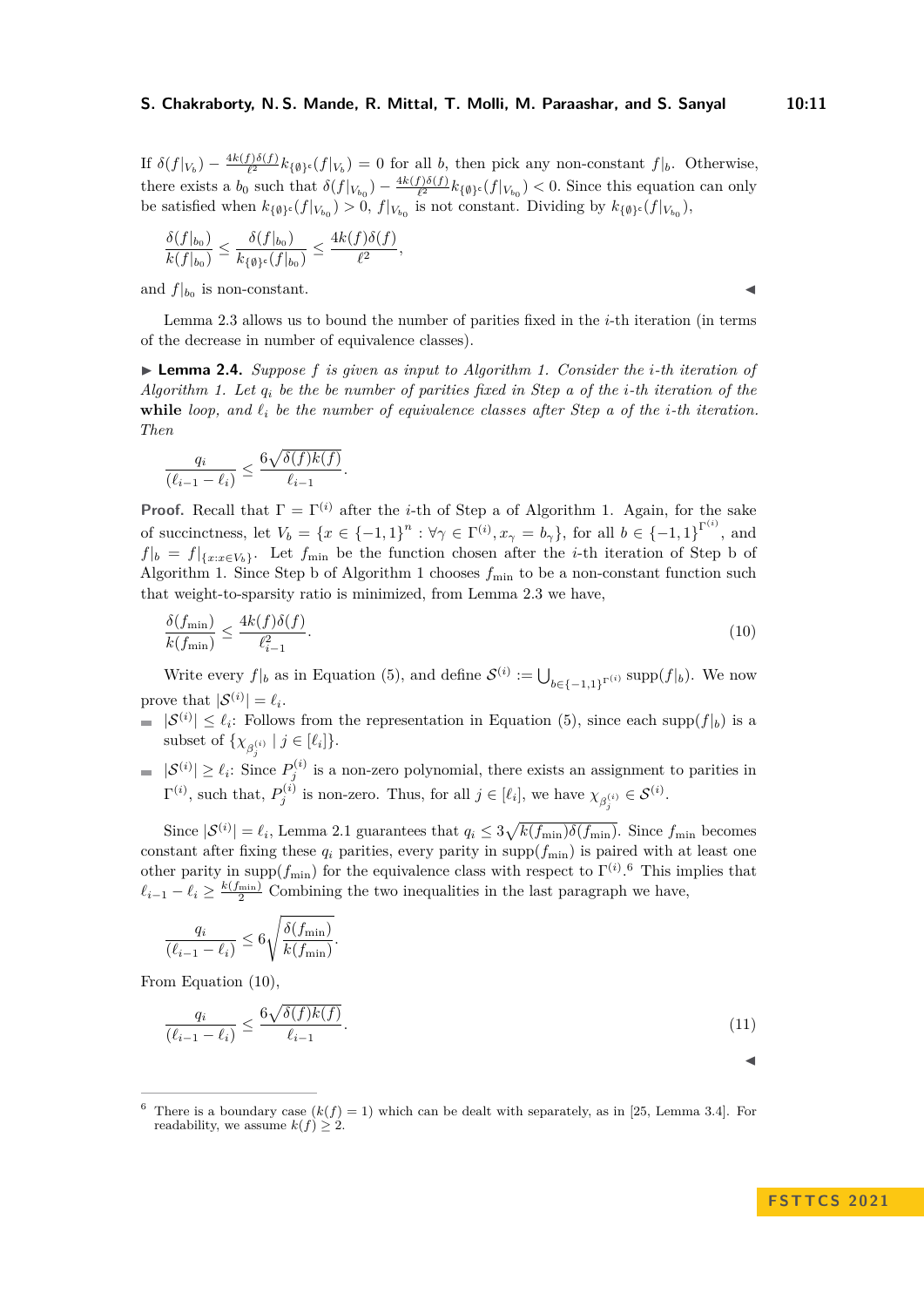#### **10:12 Tight Chang's-Lemma-Type Bounds for Boolean Functions**

We are now ready to prove Theorem [1.2.](#page-3-2)

**Proof of Theorem [1.2.](#page-3-2)** We only need to show that the number of parities fixed in Algorithm [1](#page-7-1) is  $O(\sqrt{\delta(f)k(f)}\log k(f))$  (Observation [A.14\)](#page-19-2). Suppose the while loop runs for *t* iterations. Let  $q_i$  be the number of queries made in Step [a](#page-7-2) of Algorithm [1](#page-7-1) in the *i*-th iteration. From Lemma [2.3,](#page-8-4) we have

$$
q_i \le \frac{6\sqrt{\delta(f)k(f)}}{\ell_{i-1}}(\ell_{i-1} - \ell_i)
$$

Thus when Algorithm [1](#page-7-1) is run of *f*, the total number of queries made by the algorithm is

$$
\sum_{i=1}^{t} q_i \le 6\sqrt{\delta(f)k(f)} \sum_{i=1}^{t} \frac{(\ell_{i-1} - \ell_i)}{\ell_{i-1}} \n\le 6\sqrt{\delta(f)k(f)} \sum_{i=1}^{t} \left( \frac{1}{\ell_{i-1}} + \frac{1}{\ell_{i-1} - 1} + \frac{1}{\ell_i + 1} \right) \n\le 6\sqrt{\delta(f)k(f)} \sum_{i=1}^{\ell_0} \frac{1}{i} \n\le 6\sqrt{\delta(f)k(f)} \log \ell_0 = 6\sqrt{\delta(f)k(f)} \log k(f).
$$

Observation [A.14](#page-19-2) implies  $r(f) = O(\sqrt{\delta(f)k(f)} \log k(f)).$ 

Along with Theorem [1.2,](#page-3-2) this proves Theorem [1.3.](#page-3-3)

**Proof of Theorem [1.3.](#page-3-3)** The bound  $\delta(f) = \Omega\left(\frac{1}{k(f)}\left(\frac{r(f)}{\log k(f)}\right)\right)$  $\left(\frac{r(f)}{\log k(f)}\right)^2$  follows from Theorem [1.2](#page-3-2) and the bound  $\delta(f) = \Omega\left(\frac{k(f)}{(k'(f))^2}\right)$  from Claim [A.17.](#page-20-1)

# <span id="page-11-1"></span>**2.2 Proof of Theorem [1.5](#page-5-0)**

Recall that we defined  $max-rank-entropy$  of a Boolean function  $f$ , denoted by  $k''(f)$ , to be  $\arg\min_{f} {\dim(\mathcal{S}_t)} = r(f)$ . The main aim of this section is to give a lower bound on  $\delta(f)$  with respect to  $k''(f)$  for a Boolean function  $f$  (Theorem [1.5\)](#page-5-0). The second bound of Theorem [1.5](#page-5-0) is given by the following lemma.

<span id="page-11-0"></span>▶ **Lemma 2.5.** *Let*  $f : \{-1,1\}^n \rightarrow \{-1,1\}$  *be any function such that*  $k(f) > 1$ *. Then,*  $\delta(f) = \Omega\left(\frac{r(f)}{k''(f)\log k(f)}\right).$ 

Together with Theorem [1.2](#page-3-2) proved in Section [2.1,](#page-7-0) Lemma [2.5](#page-11-0) implies Theorem [1.5.](#page-5-0) We now give the proof of Lemma [2.5.](#page-11-0)

Lemma [2.5](#page-11-0) gives a lower bound of  $\Omega\left(\frac{r(f)}{k''(f)\log k(f)}\right)$  on  $\delta(f)$ . The crucial ingredient for this lower bound is Lemma [2.7,](#page-11-2) which is a refinement of the following theorem.

▶ **Theorem 2.6** ([\[9,](#page-16-19) Theorem 13]). Let  $f : \{-1,1\}^n \rightarrow \{-1,1\}$  be any function such that  $\deg_{\mathbb{F}_2}(f) = d$ . Then,  $\sum_{i \in [n]} |f(\{i\})| \leq 4d$ .

<span id="page-11-2"></span>▶ **Lemma 2.7.** *For any Boolean function*  $f$ *,*  $\sum_{i=1}^{n} |\widehat{f}(i)| = O(\delta(f) \deg_{\mathbb{F}_2}(f)).$ 

The proof of Lemma [2.7](#page-11-2) for a Boolean function *f* essentially applies Theorem [2.6](#page-5-1) on the xor of disjoint copies of *f*. The only difference in the statement of Lemma [2.7](#page-11-2) and Theorem [2.6](#page-5-1) is that the right hand side becomes  $O(\delta(f) \cdot \deg_{\mathbb{F}_2}(f))$  instead of  $4\deg_{\mathbb{F}_2}(f)$ .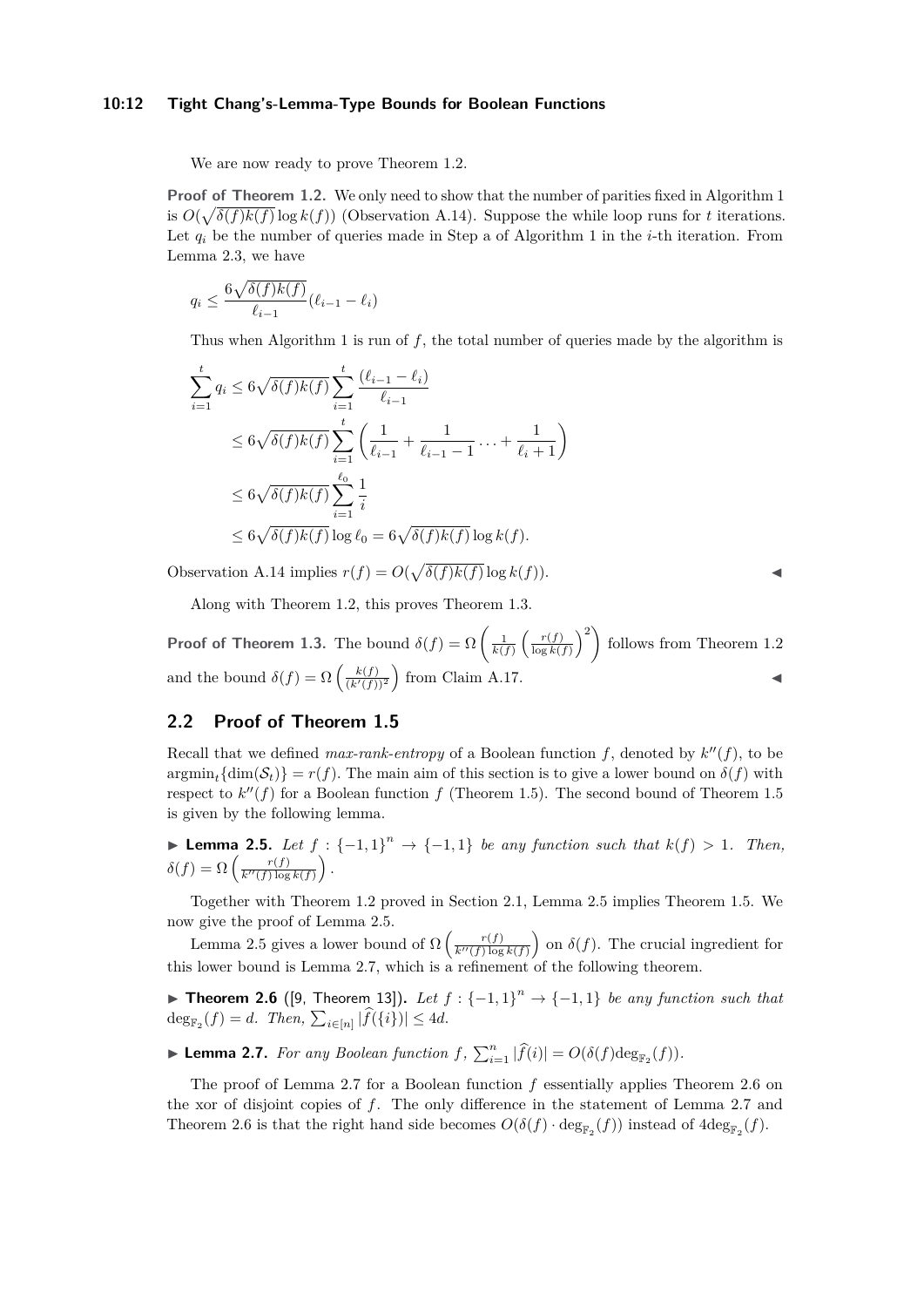**Proof of Lemma [2.7.](#page-11-2)** Assume  $\delta(f) \leq 1/4$  (otherwise Theorem [2.6](#page-5-1) implies  $\sum_{i=1}^{n} |\hat{f}(i)| =$  $O(\delta(f)d)$ . Define  $F: \{-1,1\}^{nt} \to \{-1,1\}$  to be  $F(x^{(1)},...,x^{(t)}) := f(x^{(1)}) \times ... \times f(x^{(t)})$ , where *t* is a parameter to be fixed later, and  $x^{(i)} \in \{-1,1\}^n$  for all  $i \in [t]$ . Since  $\deg_{\mathbb{F}_2}(F) =$  $\deg_{\mathbb{F}_2}(f)$ , Theorem [2.6](#page-5-1) implies

<span id="page-12-1"></span>
$$
\sum_{\substack{S \subseteq [nt] \\ |S| = 1}} |\widehat{F}(S)| = O(d). \tag{12}
$$

Since  $(1-x)^{1/x}$  is a decreasing function in *x* for  $x \in (0,1/2]$ , we have

$$
(1-x)^{1/x} \ge 1/4 \quad \text{for all } x \in (0, 1/2]. \tag{13}
$$

Expressing the Fourier coefficients of *F* in terms of the Fourier coefficients of *f*,

$$
\sum_{\substack{S \subseteq [nt] \\ |S| = 1}} |\widehat{F}(S)| = t \cdot \widehat{f}(\emptyset)^{t-1} \sum_{i=1}^{n} |\widehat{f}(i)|
$$
\n
$$
= \left(1 + \frac{1}{2\delta(f)}\right) \cdot (1 - 2\delta(f))^{\frac{1}{2\delta(f)}} \sum_{i=1}^{n} |\widehat{f}(i)|
$$
\n
$$
\text{Choosing } t = 1 + \frac{1}{2\delta(f)}, \text{ and since } \widehat{f}(\emptyset) = 1 - 2\delta(f)
$$
\n
$$
\ge \left(1 + \frac{1}{2\delta(f)}\right) \cdot \left(\frac{1}{4}\right) \sum_{i=1}^{n} |\widehat{f}(i)| \qquad \text{by Equation (13)}
$$

<span id="page-12-0"></span>
$$
\geq \left(1 + \frac{1}{2\delta(f)}\right) \cdot \left(\frac{1}{4}\right) \sum_{i=1}^{\infty} |\widehat{f}(i)| \qquad \text{by Equation (13)}
$$

$$
\geq \frac{1}{8\delta(f)} \cdot \sum_{i=1}^{n} |\widehat{f}(i)|.
$$

Now, Equation [\(12\)](#page-12-1) implies the desired bound,  $\sum_{i=1}^{n} |\hat{f}(i)| = O(\delta(f)d)$ .

We would like to extend the upper bound of Lemma [2.7](#page-11-2) to any basis of  $\text{span}(\text{supp}(f))$ instead of just the standard basis of the set of parities.

<span id="page-12-2"></span>▶ **Corollary 2.8.** *Let*  $f: \{-1, 1\}$ <sup>n</sup>  $\rightarrow \{-1, 1\}$  *be any function with*  $\deg_{\mathbb{F}_2}(f) = d$ *. Suppose*  $\mathcal{S} \subseteq \text{supp}(f)$  *is a basis of* span(supp(f)), then

$$
\sum_{S \in \mathcal{S}} |\widehat{f}(S)| = O(\delta(f)d) = O(\delta(f) \log k(f)).
$$

**Proof.** The main idea of the proof is to do a basis change on parities and construct another function *h*, the corollary will follow by applying Lemma [2.7](#page-11-2) on *h*.

Recall that we denote both a subset of  $[n]$  and the corresponding indicator vector in  $\mathbb{F}_2^n$ , by the same notation.

Let  $S = \{S_1, \ldots, S_{r(f)}\}$ , extend S to  $S' = \{S_1, \ldots, S_{r(f)}, S_{r(f)+1}, \ldots, S_n\}$ , a complete basis of  $\mathbb{F}_2^n$ . Observe that  $\widehat{f}(S_i) = 0$ , for  $i \in \{r(f) + 1, \ldots, n\}$  (since S spans supp(f)). Fix the change of basis matrix  $B \in \mathbb{F}_2^{n \times n}$  with *i*-th column as  $S_i$ ,  $i \in [n]$ .

Consider the function  $h: \{-1,1\}^n \to \mathbb{R}$  satisfying  $\hat{h}(\alpha) = \hat{f}(B\alpha)$ , for all  $\alpha \in \mathbb{F}_2^n$ . By Claim [A.4,](#page-18-0) *h* is Boolean and  $\deg_{\mathbb{F}_2}(h) = \deg_{\mathbb{F}_2}(f)$ . Using Lemma [2.7,](#page-11-2)  $\sum_{i \in [n]} |h(\{i\})| =$ *O*( $\delta(f)d$ ). From the definition of *h*,  $\hat{h}(e_i) = \hat{f}(S_i)$  for  $i \in [r(f)]$  and  $\hat{h}(e_i) = 0$  for  $i \in$  ${r(f) + 1, ..., n}$ , we have  $\sum_{S \in \mathcal{S}} |f(S)| = O(\delta(f)d)$ . The second equality in the statement of the lemma follows from Lemma [A.3.](#page-8-4)

**F S T T C S 2 0 2 1**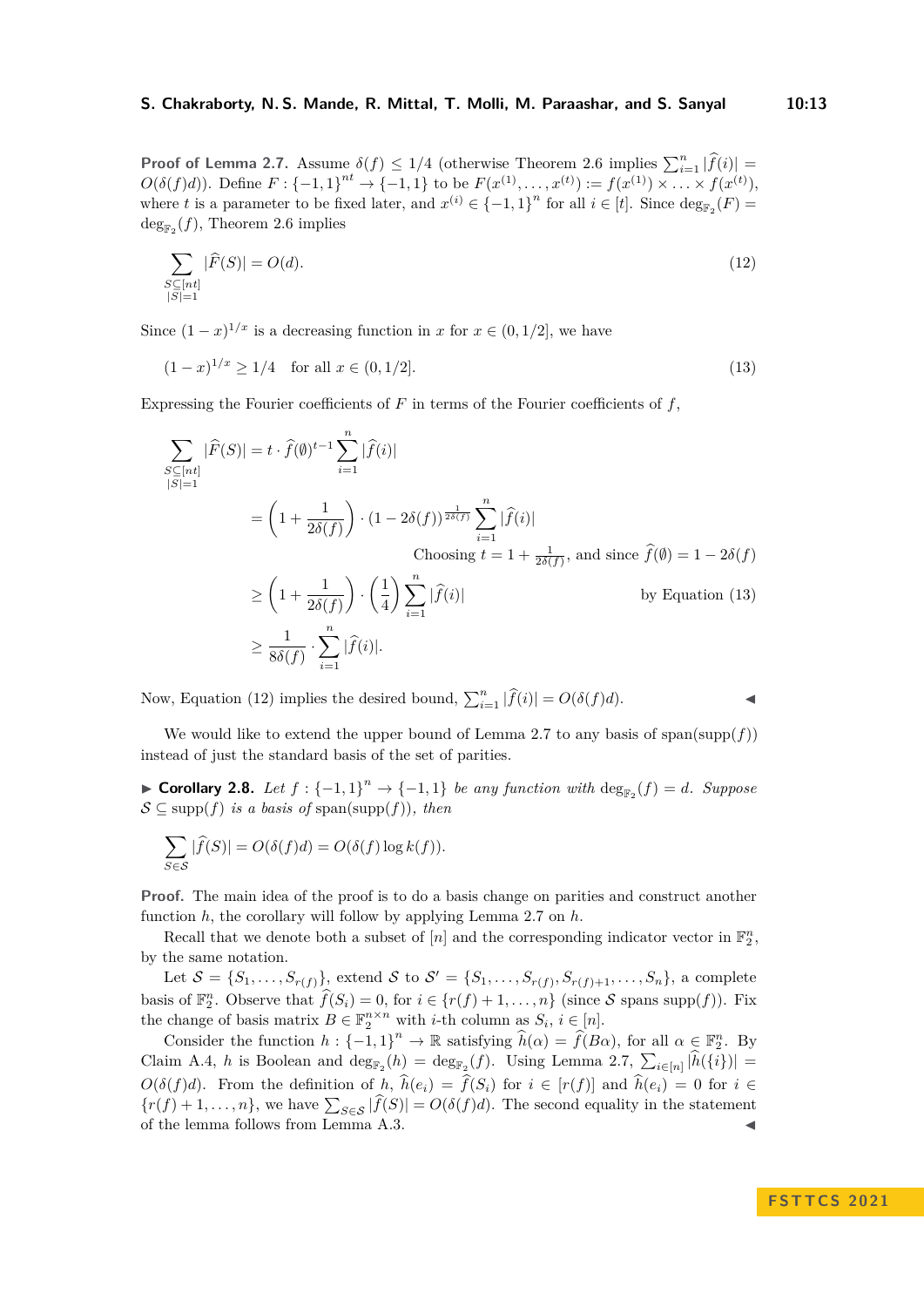#### **10:14 Tight Chang's-Lemma-Type Bounds for Boolean Functions**

**Proof of Lemma [2.5.](#page-11-0)** Observe that every term on the left hand side of Corollary [2.8](#page-12-2) is bigger than  $1/k''(f)$ , giving the required lower bound on  $\delta(f)$  and finishing the proof of Lemma [2.5.](#page-11-0)  $\blacktriangleleft$ 

**Proof of Theorem [1.5.](#page-5-0)** From Lemma [2.5](#page-11-0) we have  $\delta(f) = \Omega\left(\frac{r(f)}{k''(f)\log k(f)}\right)$ , and from The-orem [1.2](#page-3-2) we have  $\delta(f) = \Omega \left( \frac{r(f)^2}{k(f) \log^2} \right)$  $\frac{r(f)^2}{k(f)\log^2 k(f)}$ . ◀

The following corollary combines the lower bounds on  $\delta(f)$  from Theorem [1.5](#page-5-0) and Lemma [1.1](#page-1-2) by setting  $k''(f)$  as the threshold.

▶ **Corollary 2.9.** *Let*  $f: \{-1, 1\}^n \rightarrow \{-1, 1\}$  *be any function such that*  $k(f) > 1$ *. Then,* 

$$
\delta(f) = \Omega\left(\max\left\{\frac{r(f)^2}{k(f)\log^2 k(f)}, \frac{r(f)}{k''(f)\log k(f)}, \frac{\sqrt{r(f)}}{k''(f)\log(k''(f)^2/r(f)}\right\}\right).
$$

# <span id="page-13-1"></span>**3 Proof techniques for upper bound results**

In this section we give the overview of our two upper bound results, Theorems [1.4](#page-4-0) and [1.6.](#page-5-1) For presenting the overview of the proofs of these theorems we will use  $(\rho, \kappa)$ -*k*'-plots (Figure [1\)](#page-4-1) and  $(\rho, \kappa)$ -*k*"-plots (Figure [2\)](#page-6-1), respectively. In an  $(\rho, \kappa)$ -*k*'-plot  $((\rho, \kappa)$ -*k*"-plot, respectively) we will refer to the "intersection point" as the point of intersection between the *k*-line and *k*'-curve (the point of intersection between the *k*-line and *k*"-curve, respectively). Which intersection point we are referring to should be clear from the context.

# **3.1 Proof techniques for Theorem [1.4](#page-4-0)**

To prove Theorem [1.4,](#page-4-0) we split our goal into two natural parts: constructing functions on the  $k$ -line and constructing functions on the  $k'$ -curve. Both the classes of functions are modifications of the Addressing function (Definition [A.10\)](#page-18-1). In these modifications, all or some of the target variables of the Addressing function are replaced with an AND function or a Bent function or a combination of them. We first provide a description of some functions that lie on the intersection point. While we do not require this, we choose to describe these functions in order to provide more intuition.

**Construction of functions at the intersection point in any**  $(\rho, \kappa)$ **-** $k'$ **-plot. Note that a** function lies at the intersection point when

<span id="page-13-0"></span>
$$
k'(f) = \frac{k(f)\log(k(f))}{r(f)}.\tag{14}
$$

Thus, we want to construct a function *f* with  $k(f) = \Theta(\kappa)$ ,  $r(f) = \Theta(\rho)$ ,  $k'(f) = \Theta\left(\frac{\kappa \log \kappa}{\rho}\right)$ and  $\delta(f) = \rho^2/\kappa(\log^2 \kappa)$ . In particular, we want to construct functions for all  $\rho, \kappa$  satisfying  $\log \kappa \leq \rho \leq \kappa^{\frac{1}{2}}$ . Note that, the Addressing function  $AD_t: \{-1,1\}^{\log t+t} \to \{-1,1\}$  has sparsity  $t^2$ , rank  $(t + \log t)$ , max-supp-entropy  $t$  and weight  $1/2$  (Observation [A.19\)](#page-20-2) and thus, AD*<sup>t</sup>* satisfies Equation [\(14\)](#page-13-0). This only gives functions on the intersection point on all (*ρ, κ*)-*k*'-plots where  $\rho = \Theta(\sqrt{\kappa})$ , while we have to exhibit such functions for all  $(\rho, \kappa)$ -*k*'-plots where  $\log \kappa \leq \rho = O(\sqrt{\kappa}).$ 

Our next step is to tweak  $AD_t$  in such a way that the rank of the new function  $f$  does not change significantly while the sparsity and max-supp-entropy both increase by the same multiplicative factor. This would ensure that the resulting function satisfies Equation [\(14\)](#page-13-0). If the resulting function's weight decreases to the required value, we would have a function at the intersection point.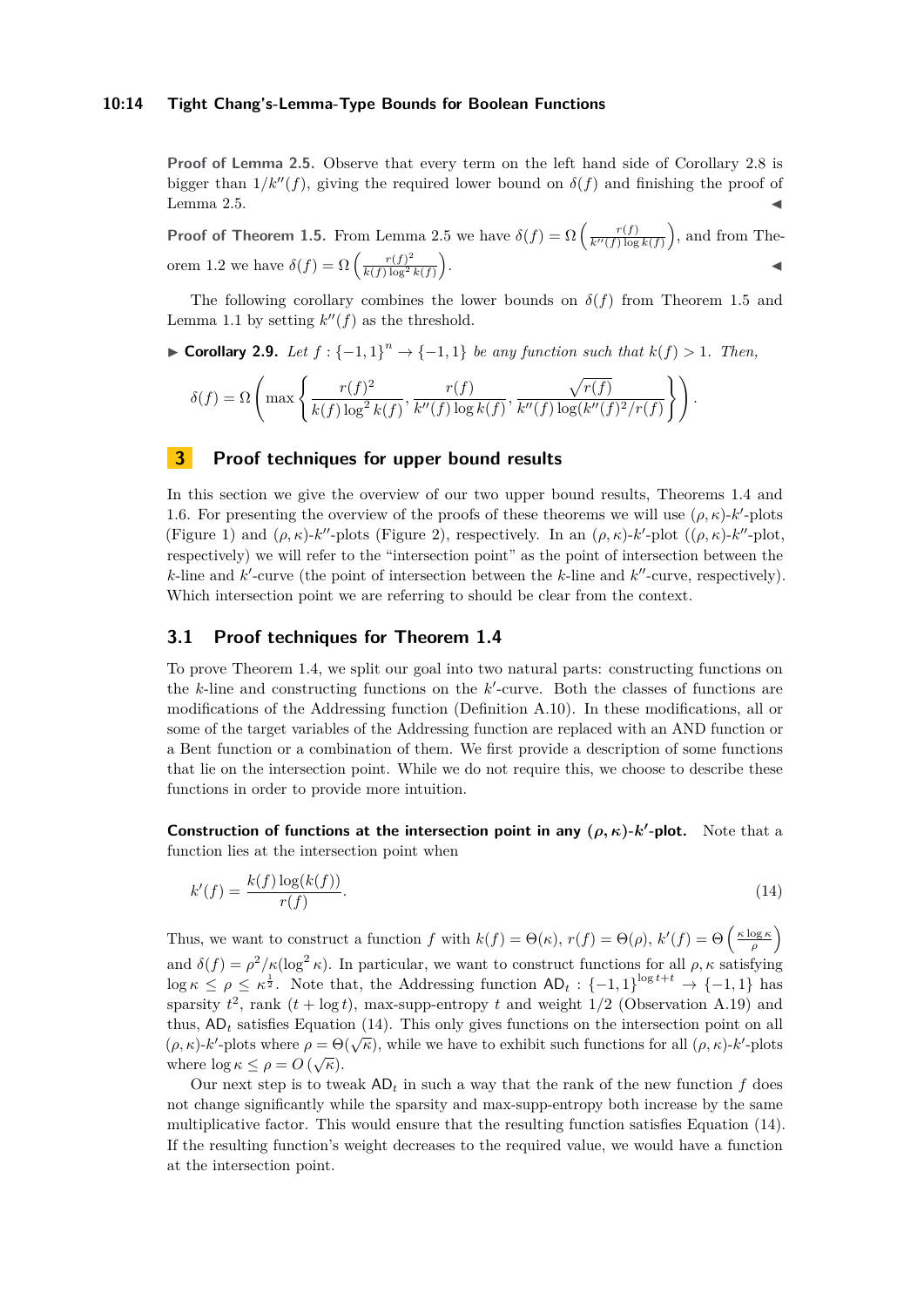In order to tweak  $AD_t$ , we consider a special kind of composed function  $f := AD_t \circ_{\text{target}} g$ (see Definition [A.11](#page-19-3) for a precise definition) obtained by replacing each target variable in the addressing function with a function *g* where each copy of *g* acts on a set of new variables. We prove a *composition lemma* (Lemma [B.1\)](#page-1-2) that gives the properties of such composed functions. Due to the structure of the Fourier spectrum of the Addressing function, Lemma [B.1](#page-1-2) gives  $u$ **s**  $r(f) \approx t \cdot r(g), k(f) \approx t^2 \cdot k(g), k'(f) = t \cdot k'(g)$  and  $\delta(f) = \delta(g)$ .

So, if  $g$  is a function on a small number of variables (say  $\log t'$ ) with near-maximal sparsity and max-supp-entropy  $(\Theta(t'))$ , then the resulting function satisfies Equation [\(14\)](#page-13-0). The AND function is a natural choice for *g*. We denote the resulting function by  $AD_{t,t'}$ , and this is a function at the intersection point for all plots by suitably varying *t* and *t* ′ .

**Constructing functions on the**  $k$ **-line.** We start with  $AD_{t,t'}$ , the function at the intersection point in  $(\rho, \kappa)$ -*k*'-plots. We modify  $AD_{t,t'}$  in such a way that its sparsity, rank and weight do not change much, while the max-supp-entropy increases. We replace a single  $AND_{log t'}$  in  $AD_{t,t'}$  by  $AND_{\log a}$  for some suitable  $a > t$ , denote the new function by  $AD_{t,t',a}$ . A suitable setting of the parameters  $t, t'$  and  $a$  yields functions on the  $k$ -line for all plots (Claim [B.2\)](#page-21-0).

**Constructing functions on the** *k***'-curve of the**  $(\rho, \kappa)$ **-***k***'-plot. We start with AD<sub>t,t'</sub> at** the intersection point on  $(\rho, \kappa/\ell)$ -*k'*-plot (for some parameter  $\ell > 0$ ). We modify  $AD_{t,t'}$  in such a way that its rank and weight do not change, the sparsity increases by a multiplicative such a way that its rank and weight do not change, the sparsity increases by a multiplicative factor of  $\ell$  and the max-supp-entropy increases by a factor of  $\sqrt{\ell}$ . The new function f will be on the *k*'-curve in the  $(\rho, \kappa)$ -*k*'-plot because  $\frac{k(f)}{k'(f)^2} = \frac{k(\mathsf{AD}_{t,t'})}{k'(\mathsf{AD}_{t,t'})}$  $\frac{k(AB_{t,t'})}{k'(AD_{t,t'})^2} = \delta(AD_{t,t'}) = \delta(f)$ . Note that  $k'(f) \approx \frac{\kappa \log(\kappa)}{\kappa \sqrt{\ell}}$  $\frac{\log(\kappa)}{\rho\sqrt{\ell}}$ , thus making  $\ell$  suitably large yields functions on the *k*'-curve for all *ρ*  $\leq$  *κ'*  $\leq \frac{\kappa \log(\kappa)}{a}$  $\frac{\log(\kappa)}{\rho}$  for all plots.

We now change  $AD_{t,t'}$  to have the properties mentioned above. We modify each  $AND_{\log t'}$ in  $AD_{t,t'}$  as follows: replace a single variable x by  $x \cdot B$ , where B is a bent function on  $\log \ell$  new variables. We denote this new inner function by  $AB_{t',\ell}$ , and  $AD_t \circ_{\text{target}} AB_{t',\ell}$  by  $\mathsf{AAB}_{t,t',\ell}$ . The effect of changing  $\mathsf{AND}_{\log t'}$  to  $\mathsf{AB}_{t',\ell}$  keeps its rank and weight roughly the same, while increasing its sparsity by a factor of *ℓ* and increasing its max-supp-entropy by same, while increasing its sparsity by a factor of  $\ell$  and increasing its max-supp-entropy by a factor of  $\sqrt{\ell}$ . We show, using our composition lemma (Lemma [B.1\)](#page-1-2), that the properties of  $AD_t \circ_{\text{target}} AND_{\log t'}$  and  $AD_t \circ_{\text{target}} AB_{t',\ell}$  change in a similar fashion. Thus, a suitable setting of the parameters  $t, t', \ell$  yields functions on the  $k'$ -curve for all plots (Claim [B.3\)](#page-21-1).

## **3.2 Proof techniques for Theorem [1.6](#page-5-1)**

We split our goal into two parts: constructing functions on the *k*-line when  $\frac{\kappa}{\rho} \log \kappa \leq \kappa'' \leq \kappa$ , and constructing functions on the *k*<sup>*''*</sup>-curve when  $\kappa \leq \frac{\kappa}{\rho} \log \kappa$ . To construct functions on the *k*-line, we use the functions  $AD_{t,t',a}$  constructed for the proof of Theorem [1.4,](#page-4-0) since  $k'(\text{AD}_{t,t',a}) = k''(\text{AD}_{t,t',a}).$ 

<span id="page-14-0"></span>For constructing functions on the  $k''$ -curve, we need to construct functions  $f$  such that

$$
\delta(f) = \Theta\left(\frac{r(f)}{k''(f)\log\left(\frac{k''(f)}{r(f)}\right)}\right). \tag{15}
$$

We will use a similar technique as in our construction of functions on the  $k'$ -curve in Theorem [1.4.](#page-4-0) We start from the function  $AD_{t,t'}$  at the intersection point. Note that  $AD_{t,t'}$ satisfies Equation [\(15\)](#page-14-0). We modify  $AD_{t,t'}$  such that the rank, weight and max-rank-entropy changes very little but the sparsity increases by a multiplicative parameter  $2<sup>p</sup>$ . We achieve this by replacing a variable (say *x*) in  $AD_{t,t'}$  with  $x \cdot AND(y_1, \ldots, y_p)$ , where *x* and  $y_i$ s are all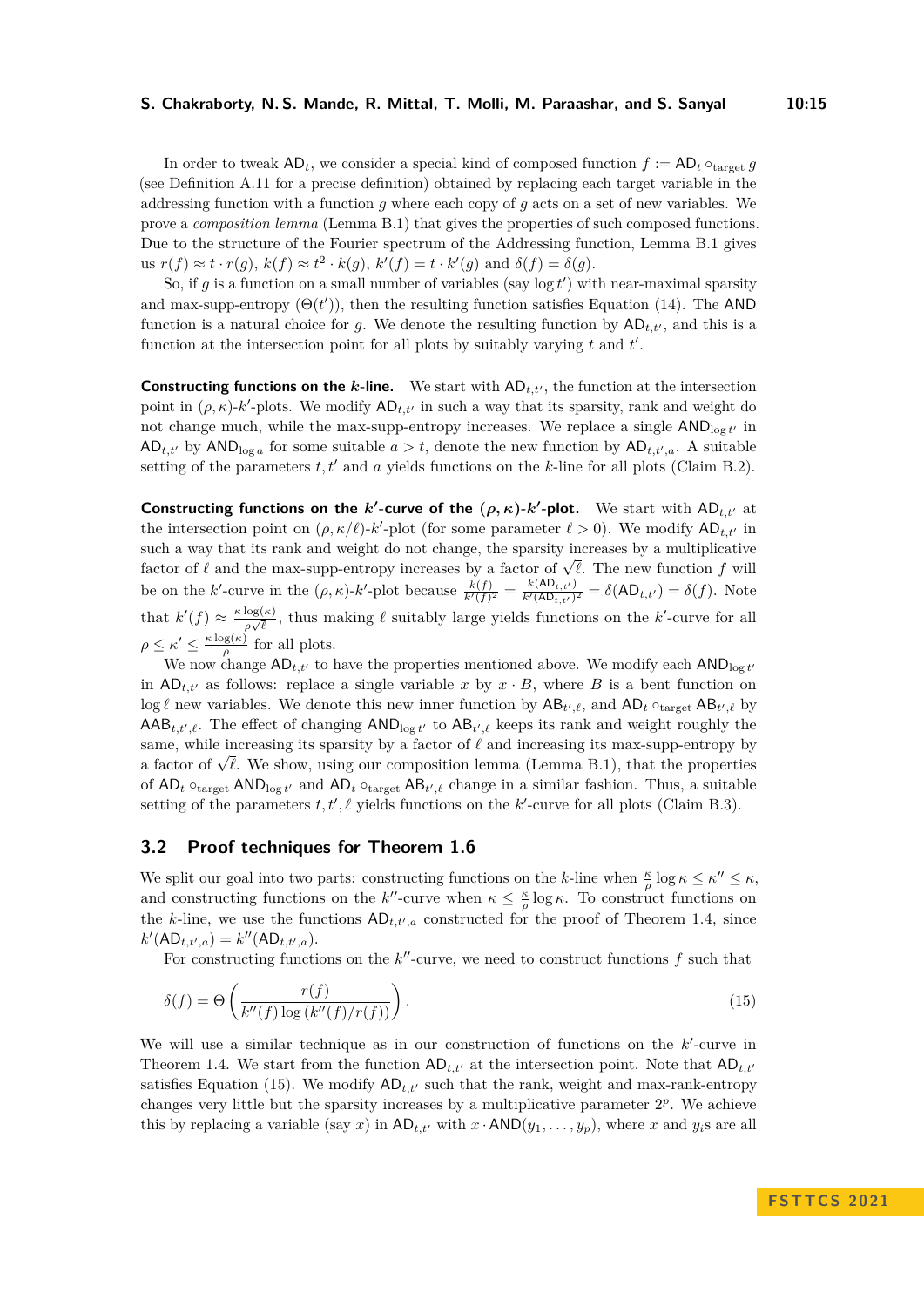#### **10:16 Tight Chang's-Lemma-Type Bounds for Boolean Functions**

variables in  $AD_{t,t'}$ , but for any *i*, *x* and  $y_i$  do not appear in the same monomial (Claim [B.4\)](#page-18-0). The new function  $f$  still satisfies Equation [\(15\)](#page-14-0). This places  $f$  on the  $k''$ -curve in a plot corresponding to the same rank as that of  $AD_{t,t'}$ , but where the sparsity increases by a factor of  $2^p$ . By suitably setting p, t and t', we obtain functions on the  $k''$ -curve for all plots. This proves the second bound in Theorem [1.6.](#page-5-1)

# **4 Conclusions**

In this paper, for Boolean functions *f*, we study the relationship between weight and other Fourier-analytic measures namely rank, sparsity, max-supp-entropy and max-rank-entropy. For a threshold  $t > 0$ , Chang's lemma gives a lower bound on the weight of a Boolean  $\text{function } f \text{ in terms of } \dim \left( \left\{ S \subseteq [n] : |\widehat{f}(S)| \geq \frac{1}{t} \right\} \right)$ . We consider three natural thresholds *t* in Chang's lemma, namely  $\hat{k}(f)$ ,  $k'(f)$  and  $k''(f)$ , yielding three lower bounds on weight in terms of these measures. We prove new lower bounds on weight in Theorems [1.3](#page-3-3) and [1.5,](#page-5-0) and our bounds dominate all the above-mentioned bounds from Chang's lemma for a wide range of parameters.

When  $\log k(f) = \Theta(r(f))$ , the function  $f = \text{AND}$  already shows that all the above lower bounds are tight. To consider all other feasible relationships between  $k(f)$  and  $r(f)$ , we divide our investigation of these lower bounds into two different parts. In the first part, we vary over all feasible settings of  $r(f)$ ,  $k(f)$  and  $k'(f)$ , and construct functions that witness tightness of our lower bounds in Theorem [1.3](#page-3-3) for nearly all such feasible settings (Theorem [1.4\)](#page-4-0). In the second part, we vary over all feasible settings of  $r(f)$ ,  $k(f)$  and  $k''(f)$ , and construct functions that witness near-tightness of our lower bounds in Theorem [1.5](#page-5-0) for nearly all such feasible settings (Theorem [1.6\)](#page-5-1). These functions are constructed by carefully composing the Addressing function with suitable inner functions. We show a composition lemma (Lemma [B.1\)](#page-1-2), which relates the properties of the composed function with those of the inner functions; this allows us to come up with functions that match our lower bounds.

We also construct functions for which our lower bounds are asymptotically stronger than the lower bounds obtained from Chang's lemma for all choices of threshold (see Claim [1.7\)](#page-5-2). All functions that we construct in this work might be of independent interest.

**Open Problems.** Since our proof of Theorem [1.2](#page-3-2) is a generalization of the proof of the upper bound  $r(f) = O(\sqrt{k(f)} \log k(f))$  due to Sanyal [\[25\]](#page-17-2), it sheds light on the presence of the log *k* factor in Sanyal's upper bound. This still leaves the following question open: do there exist Boolean functions *f* for which  $r(f) = \omega(\sqrt{k(f)})$ ?

There are some ranges of parameters where we were not able to construct functions with upper bounds matching our lower bounds from Theorem [1.5.](#page-5-0) It will be interesting to see if our techniques can be extended to cover these ranges as well.

All thresholds *t* considered for Chang's lemma in this work satisfy dim $(\{S \subseteq [n] : |\widehat{f}(S)| \geq \}$  $\frac{1}{t}$ }) =  $r(f)$ . It is an interesting problem to obtain Chang's-lemma-type bounds for thresholds for which this dimension is strictly less than  $r(f)$ .

#### **References**

<span id="page-15-0"></span>**<sup>1</sup>** Srinivasan Arunachalam, Sourav Chakraborty, Troy Lee, Manaswi Paraashar, and Ronald de Wolf. Two new results about quantum exact learning. In *46th International Colloquium on Automata, Languages, and Programming, ICALP 2019*, volume 132 of *LIPIcs*, pages 16:1–16:15. Schloss Dagstuhl - Leibniz-Zentrum für Informatik, 2019.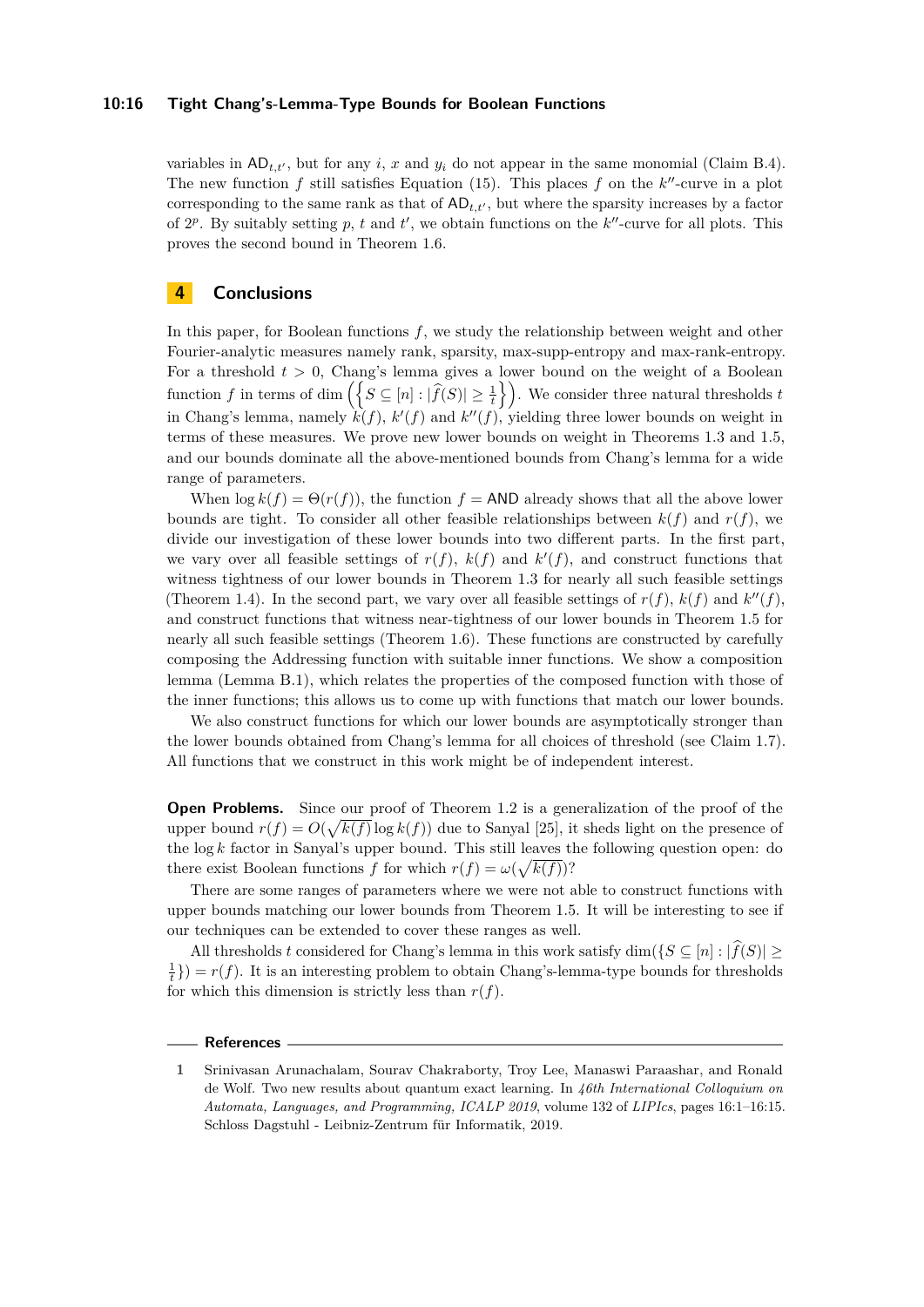- <span id="page-16-11"></span>**2** Eli Ben-Sasson, Noga Ron-Zewi, Madhur Tulsiani, and Julia Wolf. Sampling-based proofs of almost-periodicity results and algorithmic applications. In *41st International Colloquium on Automata, Languages, and Programming ICALP 2014*, volume 8572 of *Lecture Notes in Computer Science*, pages 955–966. Springer, 2014.
- <span id="page-16-22"></span>**3** Anna Bernasconi and Bruno Codenotti. Spectral analysis of Boolean functions as a graph eigenvalue problem. *IEEE Trans. Computers*, 48(3):345–351, 1999. [doi:10.1109/12.755000](https://doi.org/10.1109/12.755000).
- <span id="page-16-7"></span>**4** Thomas F Bloom. A quantitative improvement for Roth's theorem on arithmetic progressions. *Journal of the London Mathematical Society*, 93(3):643–663, 2016.
- <span id="page-16-8"></span>**5** Thomas F Bloom and Olof Sisask. Breaking the logarithmic barrier in Roth's theorem on arithmetic progressions. *arXiv preprint*, 2020. [arXiv:2007.03528](http://arxiv.org/abs/2007.03528).
- <span id="page-16-0"></span>**6** Sourav Chakraborty, Nikhil S. Mande, Rajat Mittal, Tulasimohan Molli, Manaswi Paraashar, and Swagato Sanyal. Tight chang's-lemma-type bounds for boolean functions. *CoRR*, abs/2012.02335, 2020. [arXiv:2012.02335](http://arxiv.org/abs/2012.02335).
- <span id="page-16-12"></span>**7** Siu On Chan, James R. Lee, Prasad Raghavendra, and David Steurer. Approximate constraint satisfaction requires large LP relaxations. *J. ACM*, 63(4):34:1–34:22, 2016.
- <span id="page-16-1"></span>**8** Mei-Chu Chang. A polynomial bound in Freiman's theorem. *Duke mathematical journal*, 113(3):399–419, 2002.
- <span id="page-16-19"></span>**9** Eshan Chattopadhyay, Pooya Hatami, Shachar Lovett, and Avishay Tal. Pseudorandom generators from the second Fourier level and applications to AC0 with parity gates. In *10th Innovations in Theoretical Computer Science Conference, ITCS*, pages 22:1–22:15, 2019. [doi:10.4230/LIPIcs.ITCS.2019.22](https://doi.org/10.4230/LIPIcs.ITCS.2019.22).
- <span id="page-16-14"></span>**10** Ehud Friedgut, Jeff Kahn, Gil Kalai, and Nathan Keller. Chvátal's conjecture and correlation inequalities. *J. Comb. Theory, Ser. A*, 156:22–43, 2018.
- <span id="page-16-16"></span>**11** Parikshit Gopalan, Ryan O'Donnell, Rocco A. Servedio, Amir Shpilka, and Karl Wimmer. Testing Fourier dimensionality and sparsity. *SIAM J. Comput.*, 40(4):1075–1100, 2011. [doi:10.1137/100785429](https://doi.org/10.1137/100785429).
- <span id="page-16-3"></span>**12** Ben Green. Arithmetic progressions in sumsets. *Geometric and Functional Analysis GAFA*, 12(3):584–597, 2002.
- <span id="page-16-10"></span>**13** Ben Green. Some constructions in the inverse spectral theory of cyclic groups. *Combinatorics, Probability and Computing*, 12(2):127–138, 2003.
- <span id="page-16-2"></span>**14** Ben Green. Spectral structure of sets of integers. In *Fourier analysis and convexity*, pages 83–96. Springer, 2004.
- <span id="page-16-9"></span>**15** Ben Green and Imre Z. Ruzsa. Freiman's theorem in an arbitrary abelian group. *Journal of the London Mathematical Society*, 75(1):163–175, 2007.
- <span id="page-16-5"></span>**16** Ben Green and Tom Sanders. Boolean functions with small spectral norm. *Geometric and Functional Analysis GAFA*, 18:144–162, 2008.
- <span id="page-16-17"></span>**17** Tom Gur and Omer Tamuz. Testing Booleanity and the uncertainty principle. *Chic. J. Theor. Comput. Sci.*, 2013, 2013.
- <span id="page-16-18"></span>**18** Pooya Hatami, Raghav Kulkarni, and Denis Pankratov. Variations on the sensitivity conjecture. *Theory of Computing*, 4:1–27, 2011. [doi:10.4086/toc.gs.2011.004](https://doi.org/10.4086/toc.gs.2011.004).
- <span id="page-16-13"></span>**19** Kaave Hosseini, Shachar Lovett, and Grigory Yaroslavtsev. Optimality of linear sketching under modular updates. In *34th Computational Complexity Conference, CCC 2019*, volume 137 of *LIPIcs*, pages 13:1–13:17. Schloss Dagstuhl - Leibniz-Zentrum für Informatik, 2019.
- <span id="page-16-15"></span>**20** Russell Impagliazzo, Cristopher Moore, and Alexander Russell. An entropic proof of Chang's inequality. *SIAM J. Discret. Math.*, 28(1):173–176, 2014.
- <span id="page-16-21"></span>**21** Shachar Lovett. Communication is bounded by root of rank. *Journal of the ACM (JACM)*, 63(1):1–9, 2016.
- <span id="page-16-20"></span>**22** Ashley Montanaro and Tobias Osborne. On the communication complexity of XOR functions. *CoRR*, abs/0909.3392, 2009. [arXiv:0909.3392](http://arxiv.org/abs/0909.3392).
- <span id="page-16-4"></span>**23** Tom Sanders. Additive structures in sumsets. *Mathematical Proceedings of the Cambridge Philosophical Society*, 144(2):289–316, 2008.
- <span id="page-16-6"></span>**24** Tom Sanders. On Roth's theorem on progressions. *Annals of Mathematics*, 174:619–636, 2011.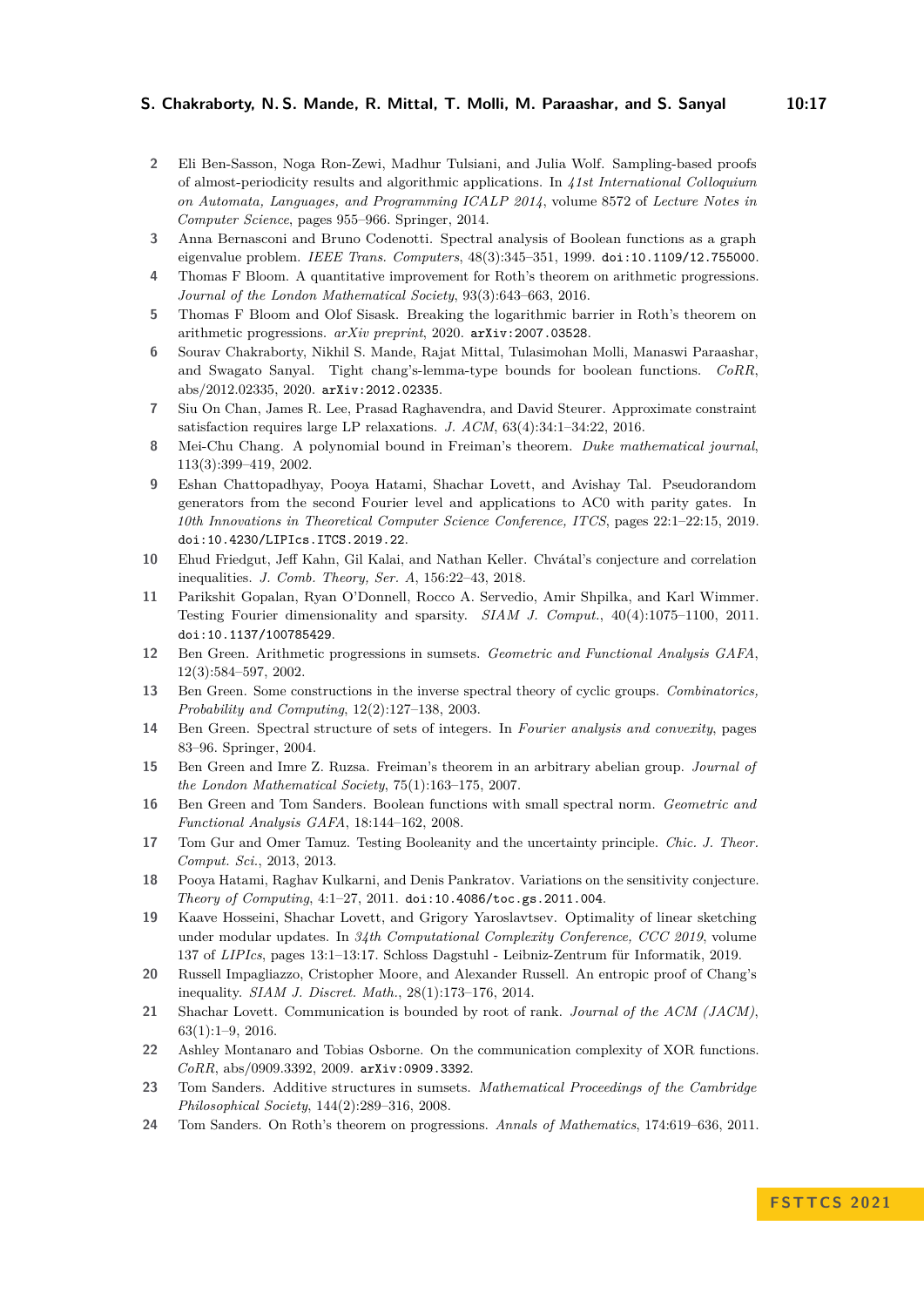- <span id="page-17-2"></span>**25** Swagato Sanyal. Fourier sparsity and dimension. *Theory of Computing*, 15(11):1–13, 2019. [doi:10.4086/toc.2019.v015a011](https://doi.org/10.4086/toc.2019.v015a011).
- <span id="page-17-0"></span>**26** Hing Yin Tsang, Chung Hoi Wong, Ning Xie, and Shengyu Zhang. Fourier sparsity, spectral norm, and the log-rank conjecture. In *54th Annual IEEE Symposium on Foundations of Computer Science, FOCS*, pages 658–667, 2013. [doi:10.1109/FOCS.2013.76](https://doi.org/10.1109/FOCS.2013.76).

# <span id="page-17-1"></span>**A Preliminaries**

All logarithms in this paper are taken to be base 2. We use the notation [*n*] to denote the set  $\{1, 2, \ldots, n\}$ . When necessary, we assume *t* is a power of 2. We use the notation  $1^n$ (respectively,  $(-1)^n$ ) to denote the *n*-bit string  $(1, 1, \ldots, 1)$  (respectively,  $(-1, -1, \ldots, -1)$ ).

For a function  $f: \{-1,1\}^n \to \{-1,1\}$ , its  $\mathbb{F}_2$ -degree, denoted by  $\deg_{\mathbb{F}_2}(f)$ , is the degree of its unique  $\mathbb{F}_2$ -polynomial representation. Throughout this paper, we often identify subsets of  $[n]$  with their corresponding characteristic vectors in  $\mathbb{F}_2^n$ . Thus when we refer to linear algebraic measures of a collection of subsets of [*n*], we mean the measure on the corresponding subset of  $\mathbb{F}_2^n$  (where  $\mathbb{F}_2^n$  is viewed as an  $\mathbb{F}_2$ -vector space).

Throughout this paper, we assume that *f* is not a constant function or a parity or a negative parity, unless mentioned otherwise.

## **A.1 Fourier analysis of Boolean functions**

Consider the vector space of functions from  $\{-1, 1\}^n$  to R equipped with the following inner product.

$$
\langle f, g \rangle := \frac{1}{2^n} \sum_{x \in \{-1, 1\}^n} f(x)g(x).
$$

For a set  $S \subseteq [n]$ , define a *parity* function (which we also refer to as *characters*)  $\chi_S$ :  ${-1, 1}^n \to {-1, 1}$  by  $\chi_S(x) = \prod_{i \in S} x_i$ . The set of parity functions  $\{\chi_S : S \subseteq [n]\}$  forms an orthonormal basis for this vector space. Hence, every function  $f: \{-1,1\}^n \to \mathbb{R}$  has a unique representation as

$$
f = \sum_{S \subseteq [n]} \widehat{f}(S) \chi_S,
$$

where  $\widehat{f}(S) = \langle f, \chi_S \rangle$  for all  $S \subseteq [n]$ . The coefficients  $\left\{ \widehat{f}(S) : S \subseteq [n] \right\}$  are called the *Fourier coefficients* of *f*. Define the Fourier  $\ell_1$ -norm of a function  $f : \{-1,1\}^n \to \mathbb{R}$  by  $||f||_1 := \sum_{S \subseteq [n]} |f(S)|$ . The Fourier support of *f*, denoted by supp(*f*), is defined as

$$
supp(f) = \left\{ S \subseteq [n] : \hat{f}(S) \neq 0 \right\}.
$$

▶ Remark A.1. In the literature, Fourier support is generally denoted by supp $(\hat{f})$ . For ease of notation we drop the hat symbol above *f*. A similar convention has been adopted in the remaining parts of the paper.

Let  $f: \{-1,1\}^n \to \mathbb{R}$  be any function. The Fourier sparsity of f, denoted by  $k(f)$ , is defined as  $k(f) = |\text{supp}(f)|$ . For simplicity we assume that  $k(f) \geq 2$  for all Boolean functions *f* considered in this paper (unless explicitly mentioned otherwise). We often simply refer to the Fourier sparsity as *sparsity*. For ease of notation, we sometimes abuse notation and say that the elements of the Fourier support of *f* are the characters  $\left\{ \chi_S : S \subseteq [n], \widehat{f}(S) \neq 0 \right\},\$ rather than the corresponding sets.

<span id="page-17-3"></span>We require the following lemma (see, for example, [\[17\]](#page-16-17)).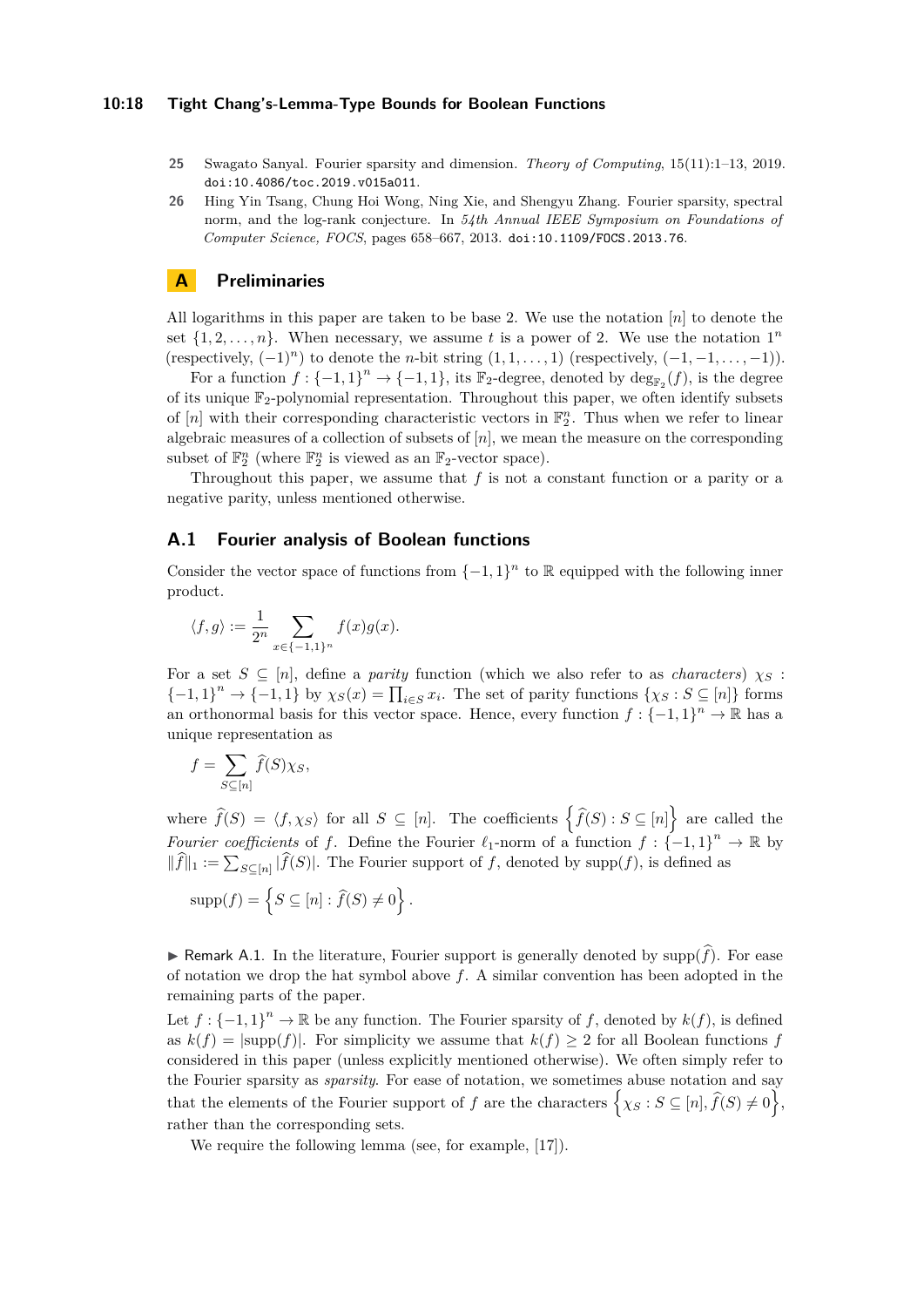▶ Lemma A.2 (Uncertainty Principle). Let  $f: {-1,1}^n \rightarrow \mathbb{R}$  be a polynomial and let  $U_n$ *denote the uniform distribution on*  $\{-1, 1\}^n$ *. Then,* 

$$
\Pr_{x \sim U_n}[f(x) \neq 0] \ge \frac{1}{k(f)}.
$$

We also require the following lemma relating the  $\mathbb{F}_2$ -degree of a Boolean function and its Fourier sparsity (see, for example, [\[3\]](#page-16-22)).

▶ **Lemma A.3.** *Let*  $f$  :  $\{-1,1\}$ <sup>n</sup>  $\rightarrow$   $\{-1,1\}$  *be any function with*  $k(f) > 1$ *. Then,* 

 $\deg_{\mathbb{F}_2}(f) \leq \log k(f).$ 

The next claim shows that  $\deg_{\mathbb{F}_2}(f)$  does not change under a change of basis over the Fourier domain.

<span id="page-18-0"></span> $\rhd$  Claim A.4. Let  $f: \{-1, 1\}^n \to \{-1, 1\}$  be any function and let  $B \in \mathbb{F}_2^{n \times n}$  be an invertible matrix. Define the function  $f_B: \{-1, 1\}^n \to \mathbb{R}$  as

$$
\widehat{f_B}(\alpha) = \widehat{f}(B\alpha) \text{ for all } \alpha \in \mathbb{F}_2^n,
$$

Then  $f_B$  is Boolean valued and  $\deg_{\mathbb{F}_2}(f_B) = \deg_{\mathbb{F}_2}(f)$ .

The following corollary follows from [\[9,](#page-16-19) Theorem 13] and Lemma [A.3.](#page-8-4)

▶ **Corollary A.5.** *Let*  $f: \{-1, 1\}^n \rightarrow \{-1, 1\}$  *be any function, and let*  $S \subseteq \text{supp}(f)$  *be a basis of* span(supp(*f*))*. Then,*

$$
\sum_{S \in \mathcal{S}} |\widehat{f}(S)| \le 4 \log k(f).
$$

We now define notions of restriction of a function  $f: \{-1,1\}^n \to \{-1,1\}$  to a subset  $A \subseteq \{-1, 1\}^n$ .

▶ **Definition A.6** (Restriction). Let  $f : \{-1, 1\}^n \to \{-1, 1\}$  and  $A \subseteq \{-1, 1\}^n$ . The restriction *of f to A is the function*  $f|_A : A \to \{-1,1\}$  *defined as*  $f|_A(x) = f(x)$  *for all*  $x \in A$ *.* 

▶ **Definition A.7** (Affine Restriction). Let  $f: \{-1, 1\}^n \rightarrow \{-1, 1\}$ , let  $\Gamma$  be a set of parities and  $b \in \{-1,1\}^{\Gamma}$  be an assignment to these parities. Define the function  $f|_{(\Gamma,b)}$  to be the *restriction of f to the affine subspace obtained by fixing parities in* Γ *according to b. That is,*

 $f|_{(\Gamma,b)} := f|_{\{x \in \{-1,1\}^n : \chi_\gamma(x) = b_\gamma \text{ for all } \gamma \in \Gamma\}}.$ 

# **A.2 Fourier expansions and properties of some standard functions**

For any integer  $n > 0$ , define the function  $AND_n : \{-1, 1\}^n \to \{-1, 1\}$  by  $AND_n(x) = -1$  if  $x = (-1)^n$ , and 1 otherwise. We drop the subscript *n* when it is clear from the context.

▶ **Definition A.8** (Bent functions). *A function*  $f: {-1, 1}^n \rightarrow {-1, 1}$  *is said to be a bent function if*  $|\widehat{f}(S)| = |\widehat{f}(T)|$  *for all*  $S, T \subseteq [n]$ *.* 

▶ **Definition A.9** (Indicator function). For any integer  $n \ge 1$  and  $b \in \{-1,1\}^n$ , define the  $function \mathbb{I}_b: \{-1,1\}^n \to \{0,1\}$  *by* 

<span id="page-18-1"></span>
$$
\mathbb{I}_b(x) = \begin{cases} 1 & x = b, \\ 0 & otherwise. \end{cases}
$$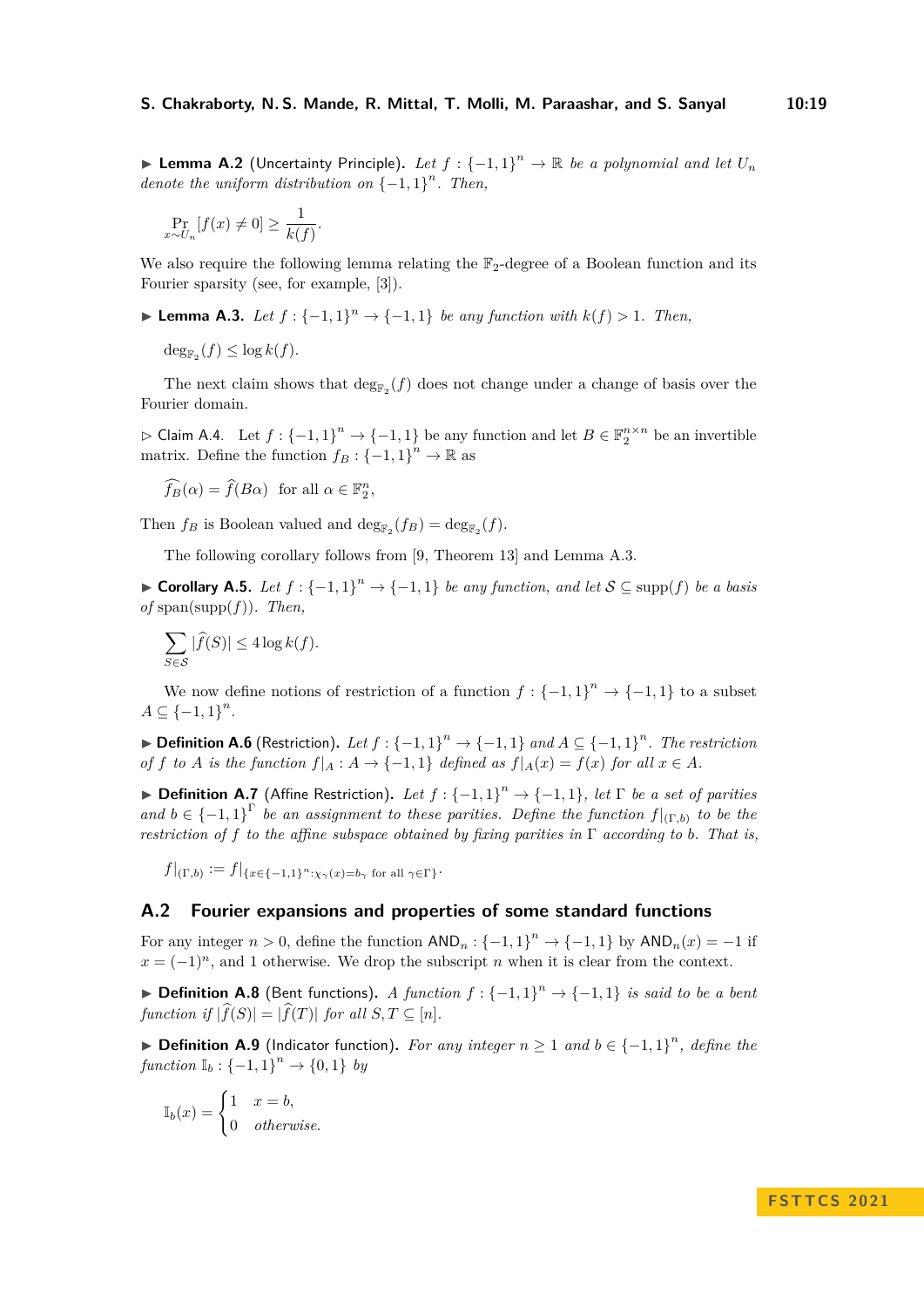▶ **Definition A.10** (Addressing function). For any integer  $t \geq 2$ , define the Addressing function AD<sub>t</sub> : {-1, 1}<sup>log *t*</sup> × {-1, 1}<sup>*t*</sup> → {-1, 1} *by* 

 $AD_t(x, y) = y_{\text{bin}(x)}$ 

*where*  $x \in \{-1, 1\}^{\log t}$  *and*  $y \in \{-1, 1\}^t$ , *and*  $\text{bin}(x)$  *denotes the integer in* [*t*] *whose binary representation is given by x (where* −1*'s are viewed as 1 in the string x, and* 1*'s are viewed as 0). We refer to the x-variables as* addressing variables*, and the y-variables as* target variables*.*

We next define a way of modifying the Addressing function that is of use to us. In this modification, we replace target variables by functions, each acting on disjoint variables.

<span id="page-19-3"></span> $\blacktriangleright$  **Definition A.11** (Composed addressing functions). Let  $t \geq 2$ ,  $\ell_1, \ldots, \ell_t \geq 1$  be any integers. *Let*  $g_i: \{-1,1\}^{\ell_i} \to \{-1,1\}$  *be any functions for*  $i \in [t]$ *. Define the function*  $AD_t \circ_{\text{target}}$  $(g_1, \ldots, g_t) : \{-1, 1\}^{\log t} \times \{-1, 1\}^{\ell_1 + \cdots + \ell_t} \to \{-1, 1\}$  *by* 

 $AD_t \circ_{\text{target}} (g_1, \ldots, g_t)(x, y_1, \ldots, y_t) = AD_t(x, g_1(y_1), \ldots, g_t(y_t)),$ 

*where*  $x \in \{-1, 1\}^{\log t}$  *and*  $y_i \in \{-1, 1\}^{\ell_i}$  *for all*  $i \in [t]$ *.* 

For any function  $g: \{-1,1\}^s \to \{-1,1\}$ , we use the notation  $AD_t \circ_{\text{target}} g$  to denote the function  $AD_t$   $\circ_{\text{target}} (g, g, \ldots, g) : \{-1, 1\}^{\log t} \times \{-1, 1\}^{ts} \to \{-1, 1\}.$ 

#### **A.3 Fourier-analytic measures of Boolean functions**

We now introduce a few Fourier-analytic measures on Boolean functions that we use throughout the rest of the paper, and state some important relationships between them. Recall that we use the notation  $\dim(S)$  to denote the dimension of the span of the set *S*.

<span id="page-19-0"></span>▶ **Definition A.12** (Fourier rank). Let  $f: {-1,1}^n \rightarrow {-1,1}$  be any function. Define the *Fourier rank of f, denoted r*(*f*)*, by*

 $r(f) = \dim(\text{supp}(f)).$ 

We often refer to Fourier rank as simply *rank*. Sanyal [\[25\]](#page-17-2) showed the following upper bound on the rank of Boolean functions in terms of their sparsity.

▶ **Theorem A.13** ([\[25,](#page-17-2) Theorem 1.2])**.** *Let f* : {−1*,* 1} *<sup>n</sup>* → {−1*,* 1} *be any function. Then*

 $r(f) = O(\sqrt{k(f)} \log k(f)).$ 

We require the following observation which gives a simple upper bound on the rank of a Boolean function.

<span id="page-19-2"></span>▶ **Observation A.14.** *Let*  $f: {-1, 1}^n \rightarrow {-1, 1}$  *be any function and*  $\Gamma$  *be a set of parities. If for all*  $b \in \{-1,1\}^{\Gamma}$  *the restricted function*  $f|_{(\Gamma,b)}$  *is constant then*  $r(f) \leq |\Gamma|$ *.* 

<span id="page-19-1"></span>Recall that for any function  $f: \{-1, 1\}^n \to \{-1, 1\}$  and any real  $t > 0$ , we define  $S_t := \{S \subseteq$  $[n]: |f(S)| \geq 1/t$  (we suppress the dependence of  $S_t$  on f as the underlying function will be clear from context).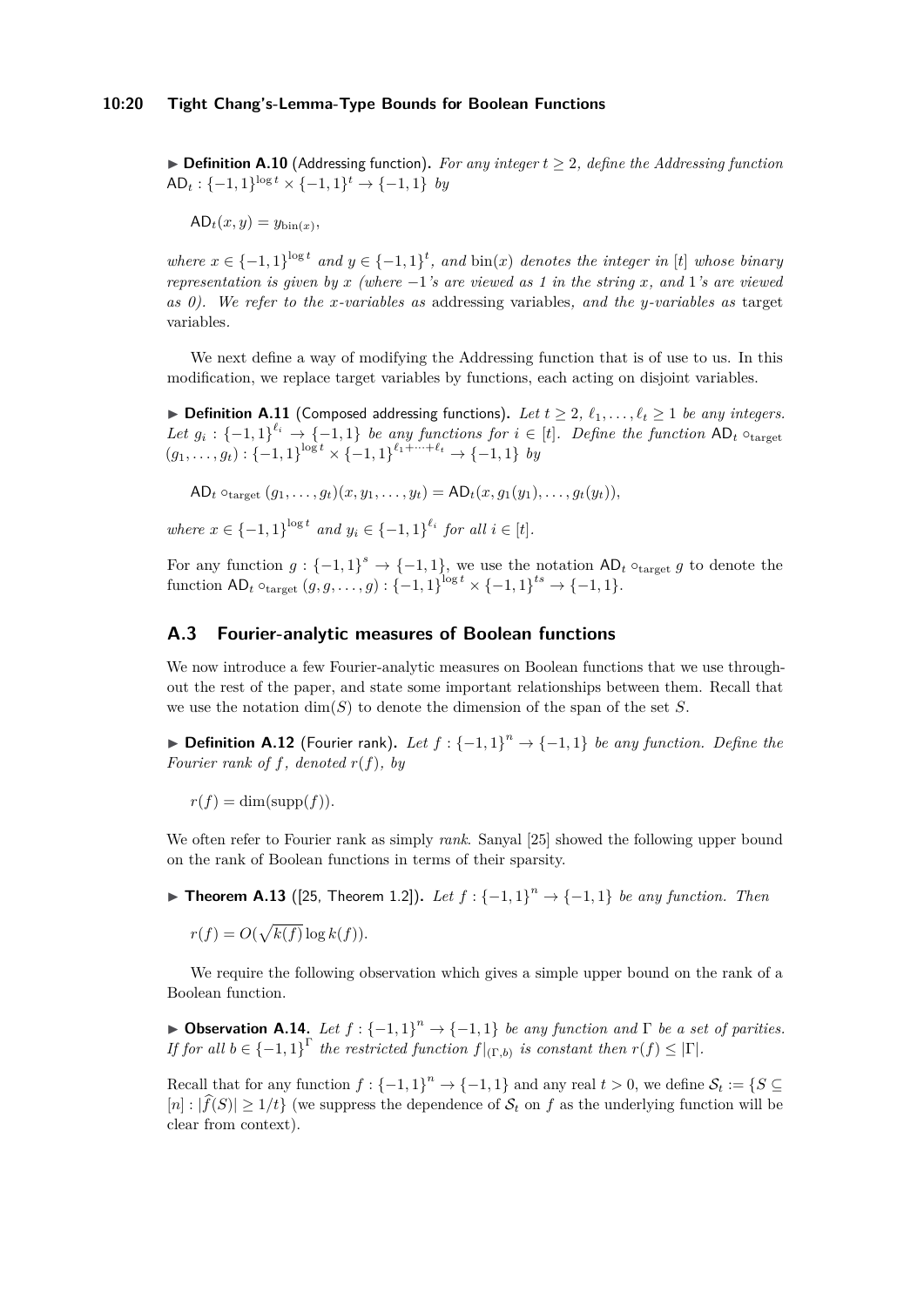**► Definition A.15.** Let  $f: \{-1, 1\}^n \rightarrow \{-1, 1\}$  be any function. Define the Fourier maxsupp-entropy of  $f$ *, denoted*  $k'(f)$ *, by* 

$$
k'(f) := \operatorname*{argmin}_{t} \left\{ \mathcal{S}_t = \operatorname{supp}(f) \right\}.
$$

*Equivalently,*

$$
k'(f) := \max_{S \in \text{supp}(f)} \left\{ \frac{1}{|\widehat{f}(S)|} \right\}.
$$

*Define the Fourier max-rank-entropy of*  $f$ *, denoted*  $k''(f)$ *, by* 

 $k''(f) := \operatorname*{argmin}_{t} \{ \dim(S_t) = r(f) \}.$ 

We often refer to the Fourier max-supp-entropy and Fourier max-rank-entropy as simply *max-supp-entropy* and *max-rank-entropy*, respectively.

<span id="page-20-0"></span>▶ **Lemma A.16** (Relationships between parameters)**.** *Let f* : {−1*,* 1} *<sup>n</sup>* → {−1*,* 1} *be any function. Then the following inequalities hold.*

1.  $\log k(f) \leq r(f) = O(\sqrt{k(f)} \log k(f)).$ **2.**  $\sqrt{k(f)} \leq k'(f) \leq k(f)/2$ *.* **3.** max  $\left\{\sqrt{r(f)}, r(f)/(4\log k(f))\right\} \leq k''(f) \leq k'(f)$ .

<span id="page-20-1"></span> $\rhd$  Claim A.17. Let  $f: {-1, 1}^n \rightarrow {-1, 1}$  a function with  $k(f) ≥ 2$ . Then

$$
\delta(f) = \Omega\left(\frac{k(f)}{k'(f)^2}\right).
$$

 $\rhd$  Claim A.18. Let  $f: {-1, 1}^n \rightarrow {-1, 1}$  be any function. Then

 $\|\widehat{f}\|_1 \leq 3\sqrt{k(f)\delta(f)}.$ 

We require the following observation about the rank, sparsity, max-supp-entropy, maxrank-entropy and weight of the addressing function, AD*t*, which follows immediately from definitions and first principles. We omit its proof.

<span id="page-20-2"></span> $\triangleright$  **Observation A.19.** *Let*  $t > 2$  *be any positive integer. Then the rank, sparsity, max-suppentropy, max-rank-entropy and weight of*  $AD_t$  *are*  $(t + \log t)$ *,*  $t^2$ *,*  $t$ *,*  $t$  *and*  $1/2$ *, respectively.* 

# **B Upper bound proofs**

The following lemma is a useful tool for our upper bounds. We refer the reader to [\[6,](#page-16-0) Section 6.2.1] in the full version of our paper for a proof.

▶ **Lemma B.1** (Composition lemma). Let  $t \geq 2, m \geq 1$  be any positive integers, and let  $g: \{-1,1\}^m \rightarrow \{-1,1\}$  *be a non-constant function such that there exists a non-empty set*  $S \subseteq [m]$  *with*  $0 \neq |\widehat{g}(S)| \leq |\widehat{g}(\emptyset)|$ *. Let*  $f : \{-1,1\}^{\log t + mt} \to \{-1,1\}$  *be defined as* 

$$
f = \mathsf{AD}_t \circ_{\text{target}} g.
$$

*Then*

$$
r(f) = t \cdot r(g) + \log t,\tag{16}
$$

 $k(f) = 1 + t^2(k(g) - 1)$ , (17)

$$
k'(f) = t \cdot k'(g),\tag{18}
$$

$$
k''(f) = t \cdot k''(g),\tag{19}
$$

$$
\delta(f) = \delta(g). \tag{20}
$$